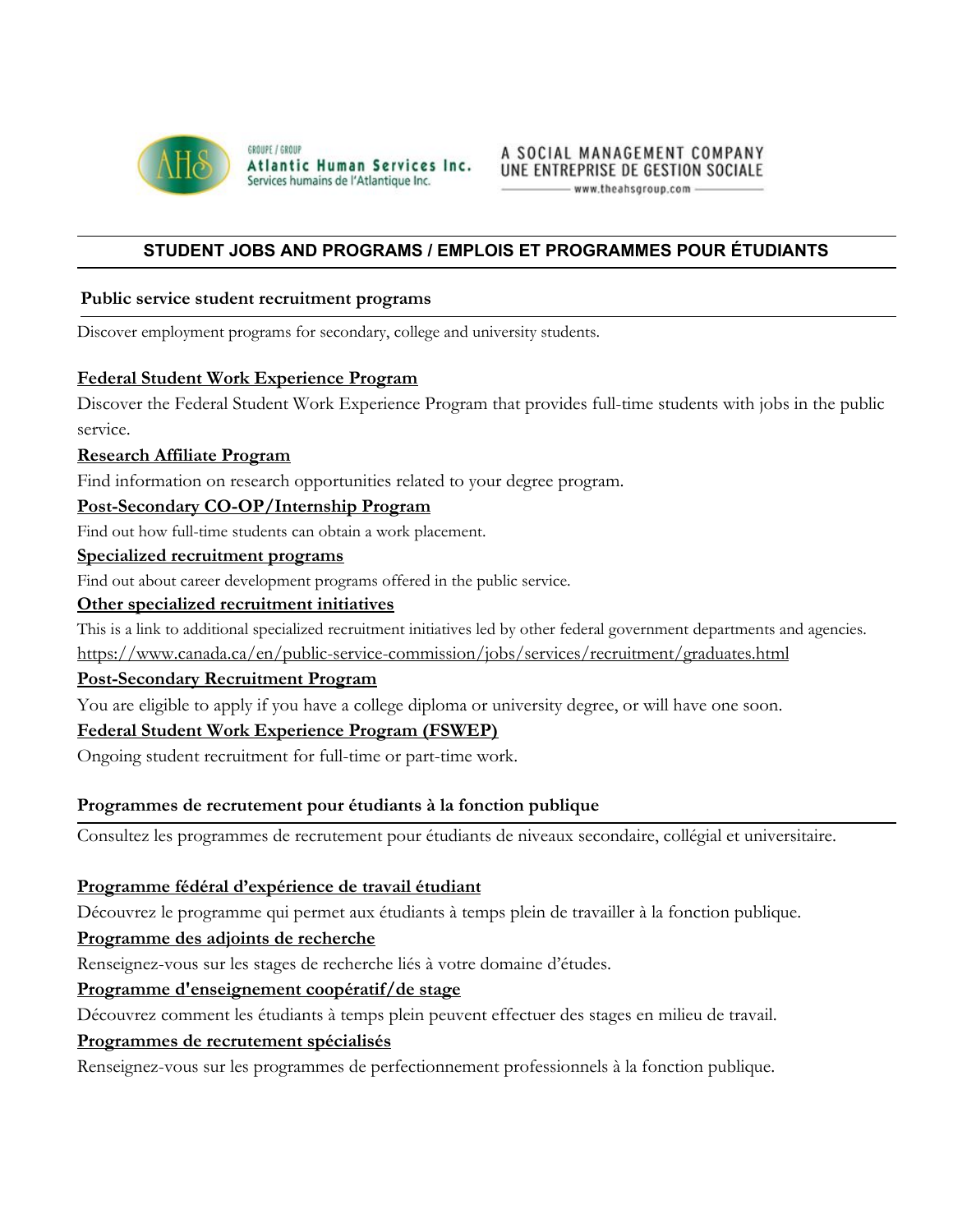## **[Autres initiatives de recrutement spécialisées](https://www.canada.ca/fr/commission-fonction-publique/emplois/services/recrutement/programmes-recrutement-specialises.html)**

Voici un lien vers d'autres initiatives de recrutement spécialisées menées par d'autres organisations de la fonction publique fédérale.

<https://www.canada.ca/fr/commission-fonction-publique/emplois/services/recrutement/diplomes.html>

## **[Programmes de recrutement des diplômés à la fonction publique](https://www.canada.ca/fr/commission-fonction-publique/emplois/services/recrutement/diplomes.html)**

Vous êtes admissible si vous possédez un diplôme d'études collégiales ou universitaires, ou si vous en obtiendrez un sous peu.

## **[Programme fédéral d'expérience de travail étudiant \(PFETE](https://www.canada.ca/fr/commission-fonction-publique/emplois/services/recrutement/etudiants/programme-federal-experience-travail-etudiant.html))**

Recrutement continu d'étudiant pour des postes à temps plein ou à temps partiel.

## **WorkingNB / TravailNB**

Services for Job Seekers - Services pour chercheurs d'emploi **<http://www.workingnb.ca/>**

COVID-19 Response Jobs Board/JobMatchNB - Tableau des Emplois en réponse à la COVID—19 (JumelageEmploiNB) **<https://magnet.whoplusyou.com/lp/COVID19Jobboard>**

## Virtual Job Fairs – Salons virtuels de l'emploi **[http://theworkroom.homestead.com/VJP-demo.html?\\_=1587350794667](http://theworkroom.homestead.com/VJP-demo.html?_=1587350794667)**

## **SEED**

The Student Employment Experience Development (SEED) program provides funding to employers to create summer job opportunities for post-secondary students. The program provides eligible students with a summer job of up to twelve (12) weeks in duration with a New Brunswick employer between April 27th and September 4th, 2020.

## **Steps for Students wanting to apply for SEED funded positions:**

- 1. Research job opportunities in the Employer Directory on [www.NBSEED.ca](http://www.nbseed.ca/) beginning March 16, 2020.
- 2. Apply for jobs and go through the employers' recruitment process to ensure a successful work placement.
- 3. The hiring decision rests with the employer.

 Le programme Stage d'emploi étudiant pour demain (SEED) offre du financement aux employeurs afin de créer des possibilités d'emploi d'été pour les étudiants postsecondaires. Le programme offre aux étudiants admissibles un emploi d'été d'une durée maximale de douze (12) semaines auprès d'un employeur du Nouveau-Brunswick entre le 27 avril et le 4 septembre 2020.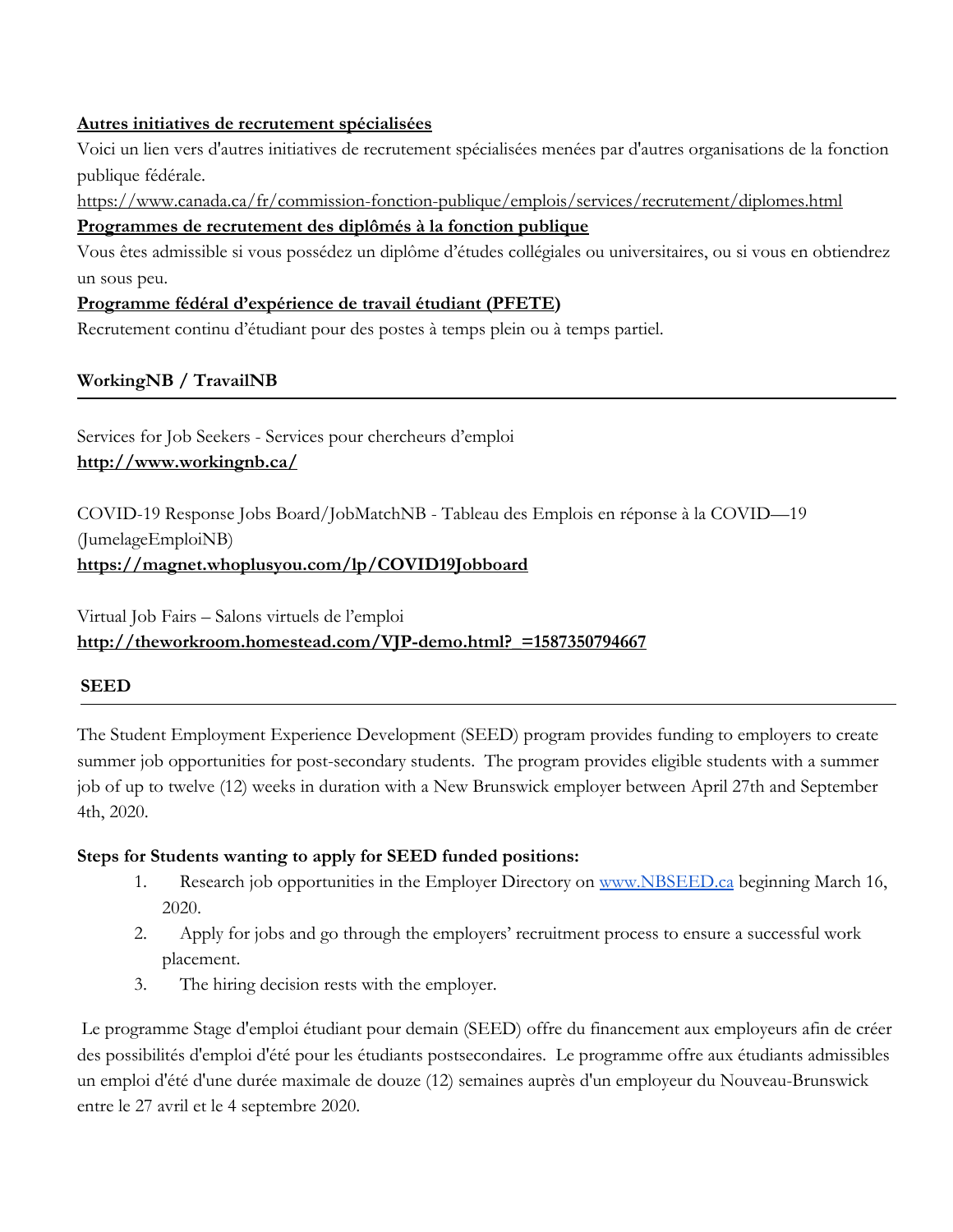## **Étapes à suivre pour les étudiants souhaitant postuler à des postes SEED :**

- 1. Recherchez les offres d'emploi dans le Répertoire des employeurs sur [www.NBSEED.ca](http://www.nbseed.ca/) à partir du 16 mars 2020.
- 2. Postulez à un emploi et suivez le processus de recrutement des employeurs pour vous assurer d'un placement de travail réussi.
- 3. La décision d'embauche appartient à l'employeur.

[https://www2.gnb.ca/content/gnb/en/services/services\\_renderer.5099.Student\\_Employment\\_Experience\\_De](https://www2.gnb.ca/content/gnb/en/services/services_renderer.5099.Student_Employment_Experience_Development_(SEED)_-_Students.html) [velopment\\_\(SEED\)\\_-\\_Students.html](https://www2.gnb.ca/content/gnb/en/services/services_renderer.5099.Student_Employment_Experience_Development_(SEED)_-_Students.html)

## **Off campus jobs / Emplois hors campus**

<https://www.umoncton.ca/emploi/?case=4&Type=1>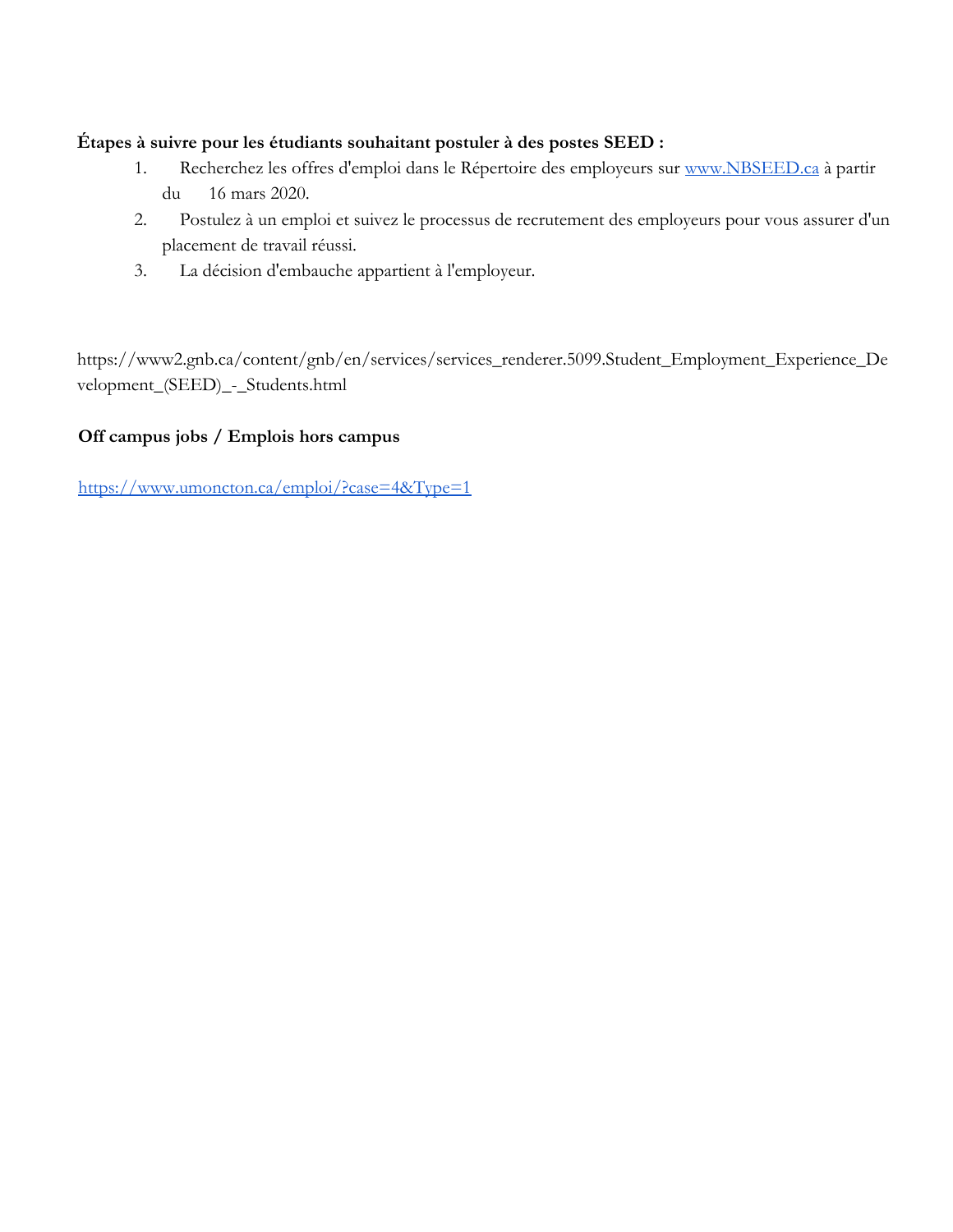

**GROUPE / GROUP** Atlantic Human Services Inc. Services humains de l'Atlantique Inc.

## A SOCIAL MANAGEMENT COMPANY UNE ENTREPRISE DE GESTION SOCIALE

 $-$  www.theahsgroup.com  $-$ 

### **WEBSITES FOR JOB SEEKERS / SITES POUR LA RECHERCHE D'EMPLOI**

#### **Websites for job postings / Sites pour les offres d'emploi**

[www.jobbank.gc.ca/home](http://www.jobbank.gc.ca/home) [www.careerbeacon.com/](http://www.careerbeacon.com/) [www.indeed.ca](http://www.indeed.ca/) [www.nbjobs.ca/jobs](http://www.nbjobs.ca/jobs) <https://magnet.whoplusyou.com/lp/employmentnb> [www.kijiji.ca/b-jobs/moncton/c45l1700001](http://www.kijiji.ca/b-jobs/moncton/c45l1700001)

[www.eluta.ca](http://www.eluta.ca/) [www.monster.ca](http://www.monster.ca/) [www.wowjobs.ca/](http://www.wowjobs.ca/) [www.workopolis.com/en/](https://www.workopolis.com/en/) [www.careerowl.ca](http://www.careerowl.ca/) [www.glassdoor.ca/Job/index.htm](http://www.glassdoor.ca/Job/index.htm)

[https://emploisfp-psjobs.cfp-psc.gc.ca](https://emploisfp-psjobs.cfp-psc.gc.ca/psrs-srfp/applicant/page2440?toggleLanguage=en) (Federal Government/Gouvernement fédéral) [www.ere.gnb.ca//](http://www.ere.gnb.ca/) competition.aspx (Provincial Government/Gouvernement provincial)

#### **Southeast Company Directories / Annuaires des entreprises du sud-est**

**Moncton:** <http://downtownmoncton.com/business-directory/>

**Salisbury:** <http://www.salisburynb.ca/VillageOfSalisbury/index.php/home/business>[-community-servicesdirectory](http://www.salisburynb.ca/VillageOfSalisbury/index.php/home/business-community-services-directory)

**Memramcook[:](https://www.memramcook.com/en/business/business-directory)** <https://www.memramcook.com/en/business/business-directory>

**Sackville:** <https://sackville.com/directory/>

**Shediac[:](https://shediac.ca/en/business-and-services/businesses)** <https://shediac.ca/en/business-and-services/businesses>

**Beaubassin East:** <http://www.beaubassinest.ca/entreprises.cfm>

**Cap-Pelé:** <https://www.cap-pele.com/fr/affaires/commerces-de-la-region>

**Rexton:** <http://www.villageofrexton.com/community/business/>

**Other/Autre**

**Ville de Dieppe:** [www.dieppe.ca/fr/emplois/emploi.aspx](http://www.dieppe.ca/fr/emplois/emploi.aspx) **City of Moncton/Ville de Moncton[:](http://www.moncton.ca/my-govt-work/careers)** [www.moncton.ca/my-govt-work/careers](http://www.moncton.ca/my-govt-work/careers) **Town of Riverview:** [www.townofriverview.ca/town-hall/employment-opportunities](http://www.townofriverview.ca/town-hall/employment-opportunities) **Station de radio CJSE Radio Station:** <http://www.cjse.ca/actualites/guichet-emploi/>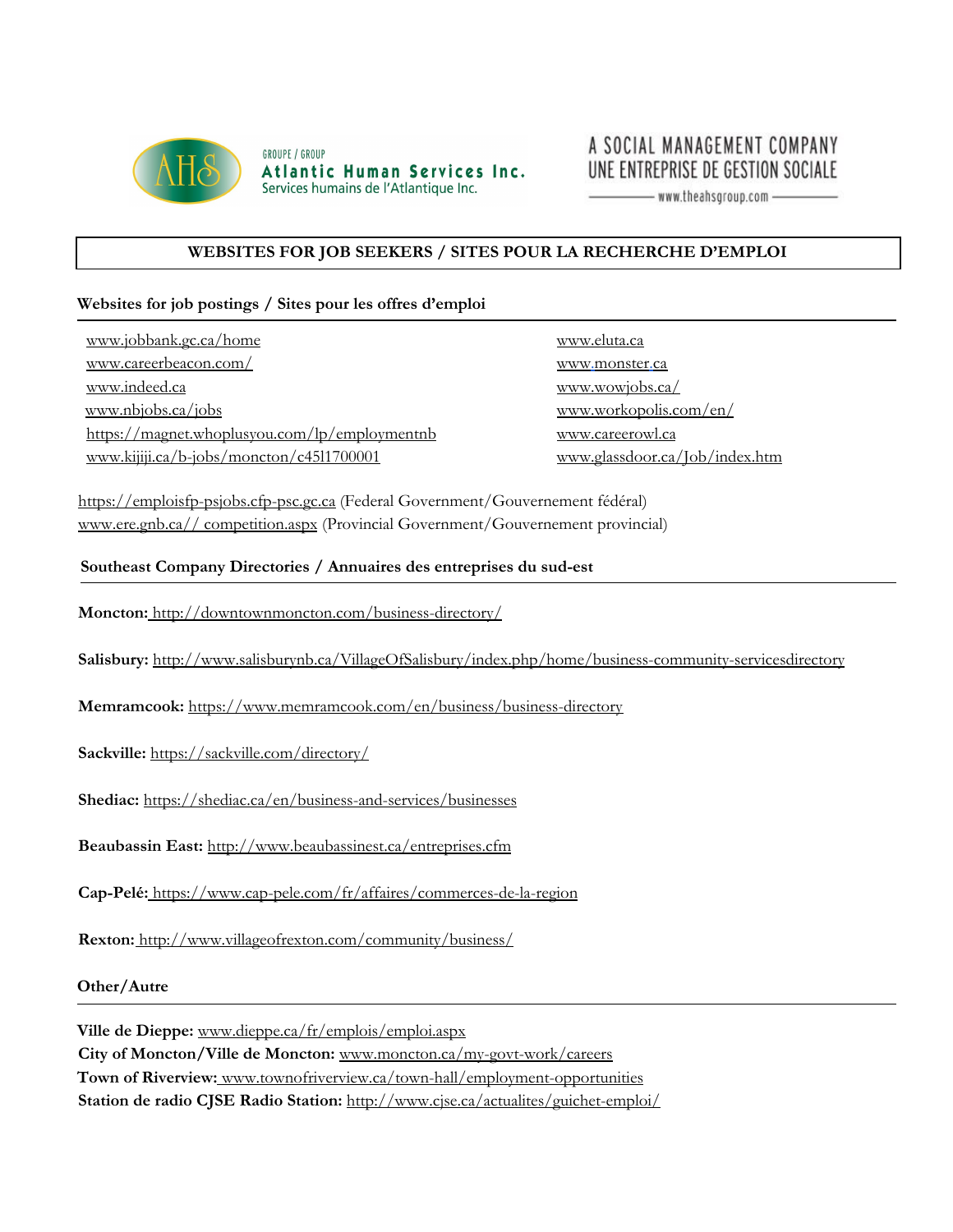## **STUDENT EMPLOYMENT IN THE LOCAL AGRICULTURE, FISHERIES AND FOOD INDUSTRY**

## **NB calls on students, laid-off workers and newcomers to work in local agriculture, Fisheries and Food Industry**

With the global spread of COVID-19, the Government of Canada announced air and travel restrictions including the closure of our border to all non-essential travel.

With growing season quickly approaching, this decision has raised concern across Canada, including NB, specifically in the agriculture and food industry. In the agri-food industry, temporary foreign workers are hired for occupations and activities related to primary agriculture including but not limited to: the operation of agriculture machinery, and the planting, harvesting and preparation of crops, trees, sod and other plants for market including the fish plants. The hiring of temporary foreign workers has been a widespread practice in order to compensate for the lack of available labour.

Because of travel restrictions, the agriculture industry says it will not be able to rely on the yearly influx of temporary foreign workers.

In an effort to not delay NB's farming production and to ensure that the food supply chain is not negatively impacted by the closure of NB's border and that our farmers and producers have access to necessary workers to strengthen NB's food security during these critical times, the Southeast region is joining local employers in their efforts to recruit 750 locals to work on their farms and local fish plants.

Officials acknowledged that agricultural work is not easy — it's tough manual labour — but said it could be a great experience and good way to contribute to the province during this difficult economic time. WorkingNB are in the process of helping NB's agriculture, fisheries and food with their recruitment efforts. All those interested can send an email to the following address: Newcomers.Southeast@gnb.ca to sign up. Specifically, employers are looking for workers to complete the following tasks:

## **FARM WORKER: Specific Skills**

- Farm Workers for harvesting strawberries at the beginning of July (weather depending), possibly for various field tasks for the rest of the season.
- Farm Hands to plant, cultivate and irrigate crops; harvest crops; examine produce for quality, prepare for market.
- Farm Workers for various field tasks: weeding, harvesting of strawberries, blueberries and vegetables.
- Fruit Farm Worker: Operate and maintain farm machinery & equipment; harvest crops; examine produce for quality and prepare for market.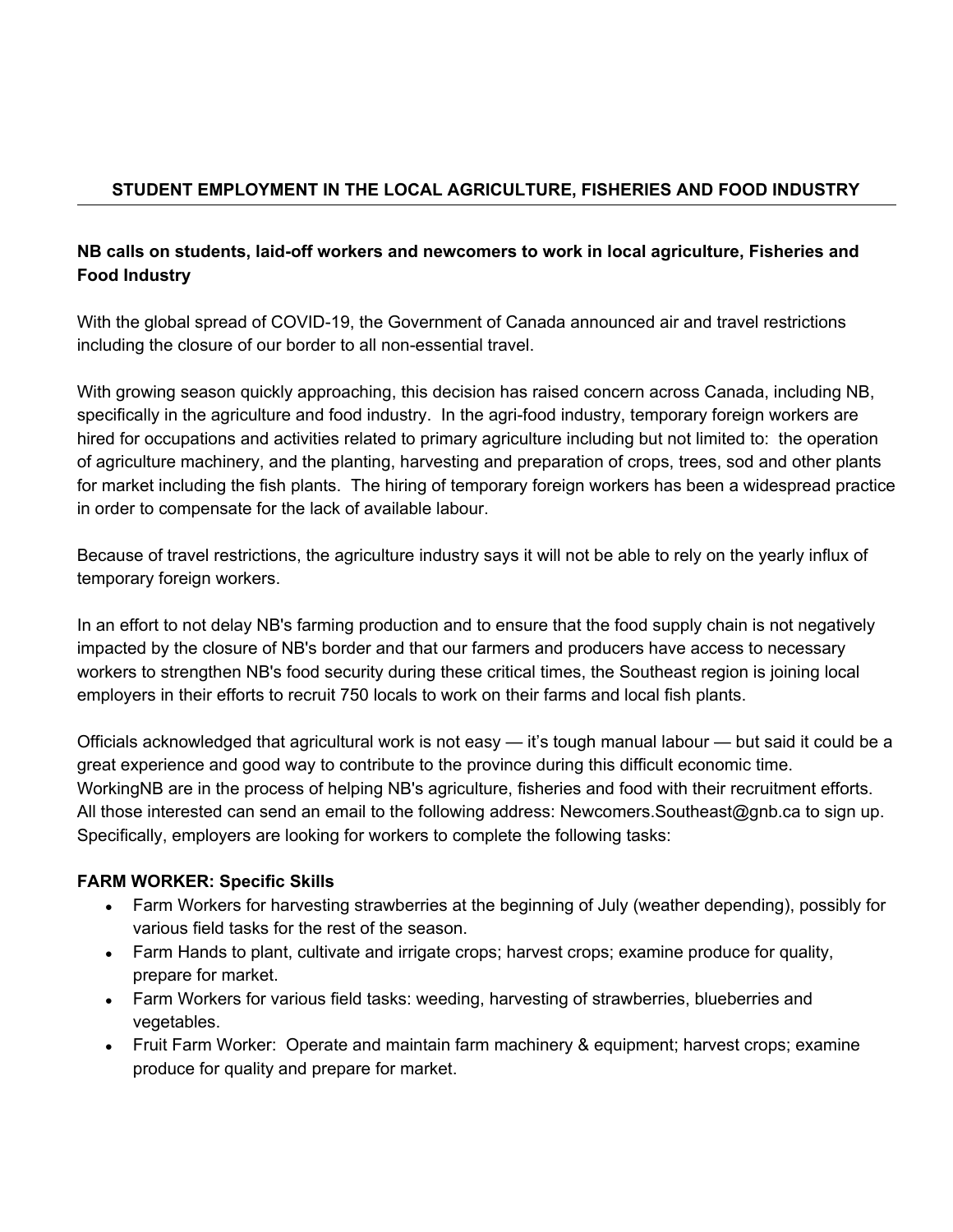## **FISH AND SEAFOOD PLANT CUTTERS AND CLEANERS: Specific Skills**

- Cut, clean and trim fish or seafood prior to marketing or further processing.
- Disjoint and remove meat from lobsters or other crustaceans preparatory to canning or further processing.

## **FISH AND SEAFOOD PLANT MACHINE OPERATORS: Specific Skills**

- Set up and operate machines to clean, cut, cook, smoke, brine, dehydrate or otherwise process fish or seafood products.
- Check products and packaging for defects and to ensure conformance to company standards and perform corrective machine adjustments as required

## **EMPLOI DES ÉTUDIANTS DANS L'AGRICULTURE LOCALE, LA PÊCHE ET L'INDUSTRIE ALIMENTAIRE**

## **Le N.-B. invite les étudiants, les travailleurs mis à pied et les nouveaux arrivants à travailler dans l'agriculture locale, l'industrie des pêches et de l'alimentation**

Avec la propagation mondiale de COVID-19, le gouvernement du Canada a annoncé des restrictions en matière de transport aérien et de voyage, y compris la fermeture de notre frontière à tous les voyages non essentiels.

La saison de croissance approchant rapidement, cette décision a soulevé des inquiétudes dans tout le Canada, y compris au Nouveau-Brunswick, en particulier dans l'industrie agricole et alimentaire. Dans l'industrie agroalimentaire, des travailleurs étrangers temporaires sont embauchés pour des professions et des activités liées à l'agriculture primaire, y compris, mais sans s'y limiter: l'exploitation de machines agricoles, et la plantation, la récolte et la préparation de cultures, d'arbres, de gazon et d'autres plantes pour le marché, ainsi que les activités liées aux usines de poissons. L'embauche de travailleurs étrangers temporaires est une pratique répandue afin de compenser le manque de main-d'œuvre disponible. En raison des restrictions de voyage, l'industrie agricole affirme qu'elle ne pourra pas compter sur l'afflux annuel de travailleurs étrangers temporaires.

Afin de ne pas retarder la production agricole du Nouveau-Brunswick et de faire en sorte que la chaîne d'approvisionnement alimentaire ne soit pas affectée négativement par la fermeture de la frontière du Nouveau-Brunswick et que nos agriculteurs et producteurs aient accès aux travailleurs nécessaires pour renforcer la sécurité alimentaire du Nouveau-Brunswick pendant ces périodes critiques, la région du Sud-Est se joint aux employeurs locaux dans leurs efforts pour recruter 750 travailleurs locaux pour travailler dans leurs fermes et usines de transformation du poisson locales.

Les responsables ont reconnu que le travail agricole n'est pas facile - c'est un travail manuel difficile – mais ils ont déclaré que cela pourrait être une expérience formidable et un bon moyen de contribuer à la province pendant cette période économique difficile. TravailNB est en train d'aider l'industrie de l'agriculture, des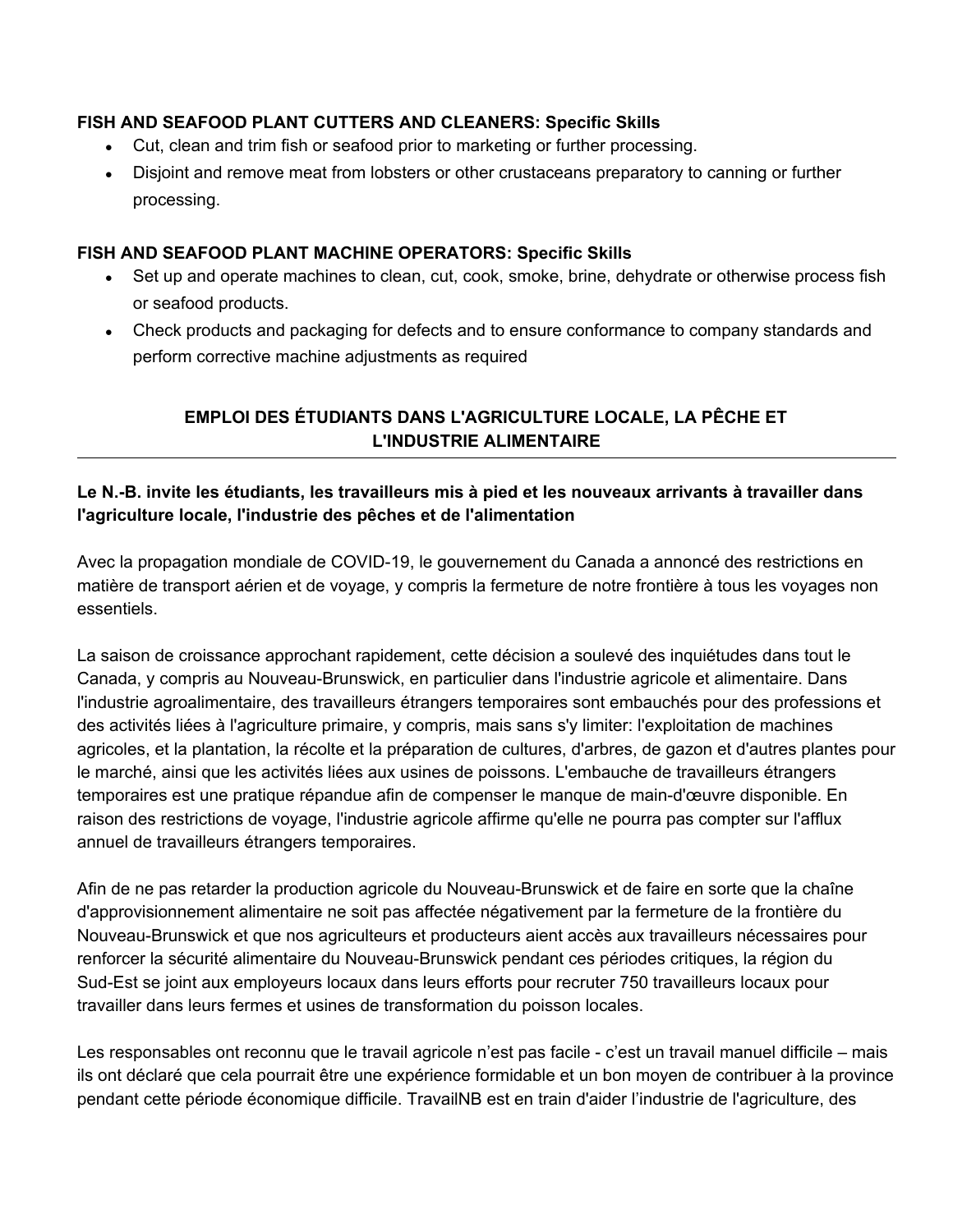pêches et de l'alimentation du N.-B. dans ses efforts de recrutement. Toutes les personnes intéressées peuvent envoyer un courriel à l'adresse suivante: Newcomers.Southeast@gnb.ca pour s'inscrire.

Plus précisément, les employeurs recherchent des travailleurs pour effectuer les tâches suivantes: **TRAVAILLEUR AGRICOLE : Compétences particulières**

- Ouvriers agricoles pour la récolte des fraises au début du mois de juillet (selon la météo), éventuellement pour diverses tâches sur le terrain pour le reste de la saison.
- Ouvriers agricoles pour planter, cultiver et irriguer les cultures; récolter les cultures; examiner la qualité des produits, et préparer au marché.
- Ouvriers agricoles pour diverses tâches sur le terrain: désherbage, récolte de fraises, bleuets et légumes.
- Ouvrier de ferme fruitière: exploiter et entretenir des machines et du matériel agricoles; récolter les cultures; examiner la qualité des produits et préparer au marché.

## **DÉCOUPEURS ET NETTOYEURS DE POISSON ET FRUITS DE MER : Compétences particulières**

- Couper, nettoyer et parer le poisson ou les fruits de mer avant la commercialisation ou la transformation ultérieure.
- Découper et retirer la viande des homards ou autres crustacés avant la mise en conserve ou la transformation ultérieure.

## **OPÉRATEURS DE MACHINES DANS LES USINES DE POISSONS ET DE FRUITS DE MER : Compétences particulières**

- Installer et utiliser des machines pour nettoyer, couper, cuire, fumer, saumurer, déshydrater ou autrement traiter des poissons ou des fruits de mer
- Vérifier les produits et l'emballage pour les défauts et pour assurer la conformité aux normes de l'entreprise et effectuer les ajustements correctifs de la machine si nécessaire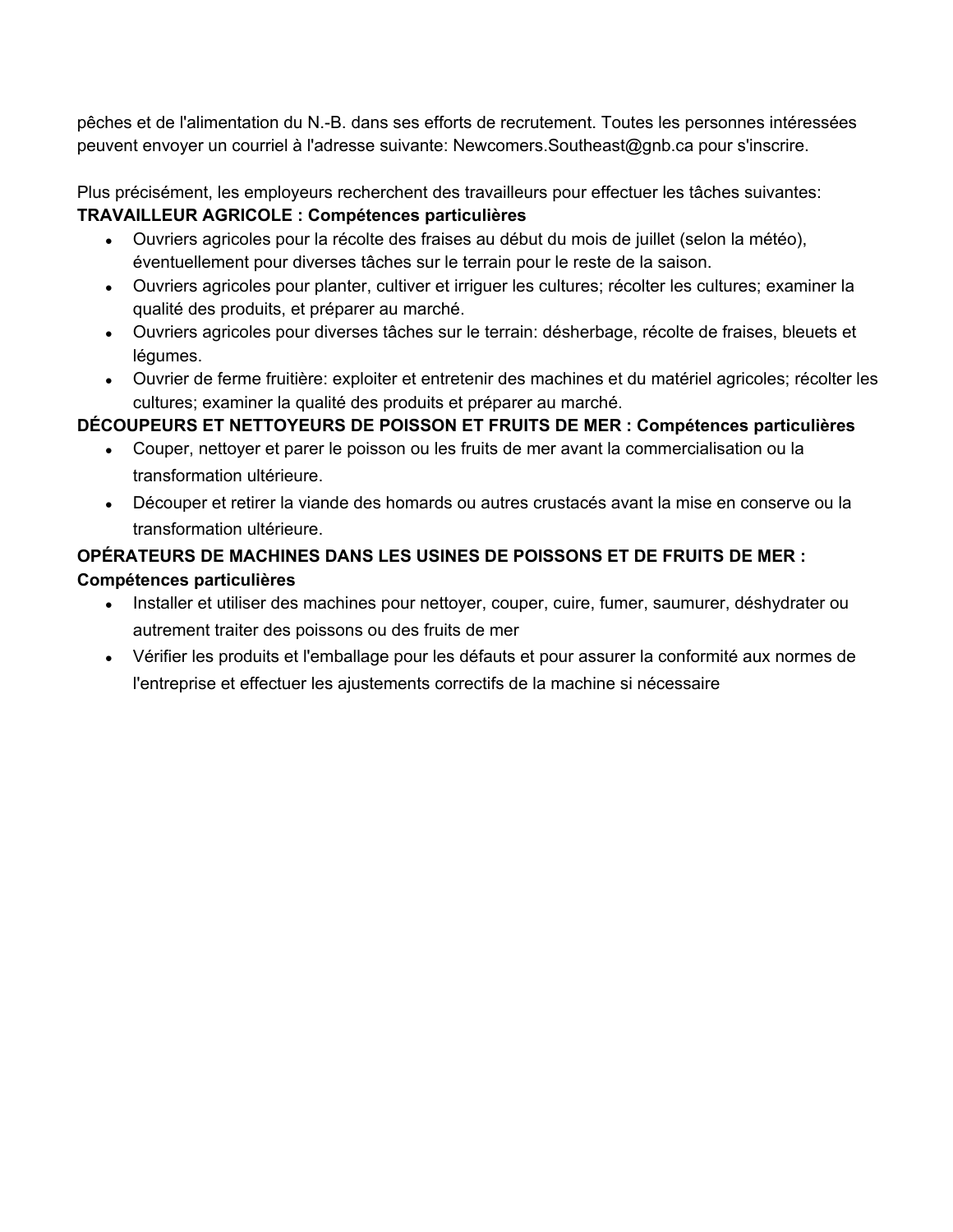## **STUDENT EMPLOYMENT IN THE RETAIL INDUSTRY ~ EMPLOIS ÉTUDIANTS DANS L'INDUSTRIE DU COMMERCE DE DÉTAIL**

### **Retail Sales Skills for Young People**

- $\rightarrow$  Greet customers to make them feel welcome and to aid in loss prevention
- $\rightarrow$  Approach customers in a friendly manner, avoiding pressure or intimidation
- $\rightarrow$  Identify wants or needs by asking relevant and open-ended questions
- $\rightarrow$  Show and demonstrate products that meet the needs or wants of the customer
- → Overcome objections with strong product knowledge and problem-solving skills
- $\rightarrow$  Add on additional products that are on promotion or complement the customer's purchase
- $\rightarrow$  Close the sale and thank them for their business

### **Compétences pratiques pour la vente au détail**

- → Accueillir les clients, les faire sentir à l'aise et aider dans la prévention des pertes dans le magasin
- → Approcher la clientèle d'une façon amicale sans pression ou intimidation
- ➔ Identifiez les besoins du client en demandant des questions pertinentes
- ➔ Montrer aux clients des produits qui rencontrent leurs besoins et désirs
- → Surmonter les objections avec une forte connaissance du produit
- $\rightarrow$  Offrir des produits additionnels ou promotions
- $\rightarrow$  Remercier le client pour la vente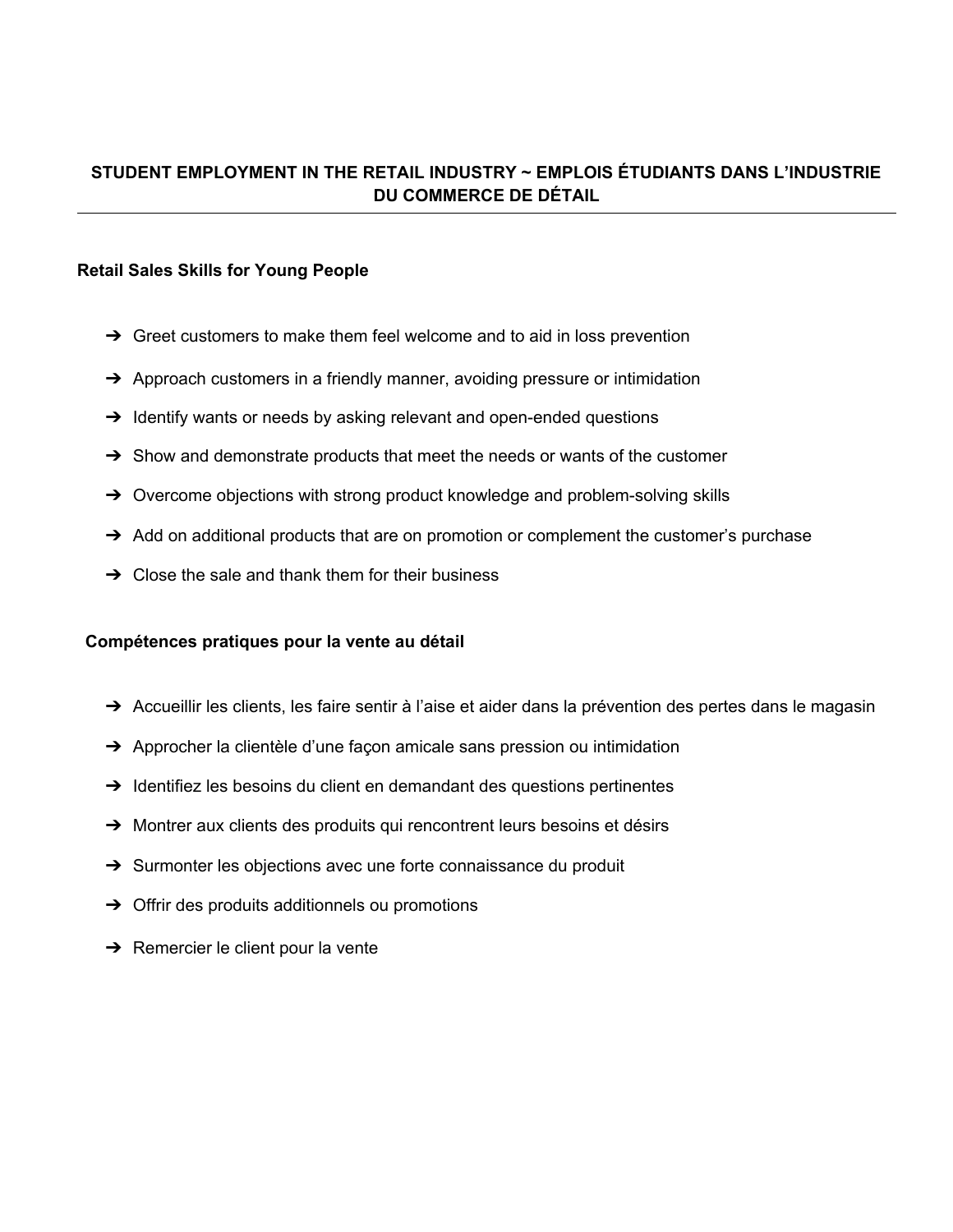## **Centres d'appel du Grand Moncton / Greater Moncton Call Centres**

 $\overline{\phantom{0}}$ 

<u> 1989 - Johann John Stone, mars et al. 1989 - John Stone, mars et al. 1989 - John Stone, mars et al. 1989 - Joh</u>

| <b>Asurion</b><br>11 Ocean Limited Way<br>Moncton, NB E1C 0H1<br>Telephone: (506) 386-9200<br>Fax: (506) 386-9150<br>Apply online at:<br>www.asurion.com                                                                               | <b>Assumption Life/</b><br><b>Assomption Vie</b><br>770 Main Street,<br>P.O. Box 160<br>Moncton, NB E1C 8L1<br>Telephone: (506) 853-6040<br>Fax: (506) 853-5428<br>E-mail:<br>demande.renseignements@assomption.ca | <b>Atlantic Lottery Corporation /</b><br>Loto Atlantique<br>P.O. Box 5500<br>922 Main Street<br>Moncton, NB E1C 8W6<br>Telephone: (506) 867-5800<br>Fax: (506) 867-5439<br>State the competition $#$ in the<br>subject line. Documents must be<br>submitted in Word or Text format<br>E-mail: info@alc.ca<br>www.alc.ca |
|----------------------------------------------------------------------------------------------------------------------------------------------------------------------------------------------------------------------------------------|--------------------------------------------------------------------------------------------------------------------------------------------------------------------------------------------------------------------|-------------------------------------------------------------------------------------------------------------------------------------------------------------------------------------------------------------------------------------------------------------------------------------------------------------------------|
| Call Star Ltd.<br>387-3980<br>720 Main St., Suite 200<br>Moncton, NB E1C 1E4<br>Telephone: (506)<br>387-7155<br><b>or</b><br>1-888-271-3645<br>Fax: (506) 387-7701<br>Apply by email or online:<br>rick@callstar.ca<br>www.callstar.ca | The Co-operators<br>10 Record St.<br>Moncton, NB E1C 8N0<br>Fax: (506) 853-1395<br>Apply online to:<br>www.careers.cooperators.ca                                                                                  | <b>AccorHotels Global Reservation</b><br><b>Centre (formerly Fairmont Hotels)</b><br>& Resorts)<br>2081 Main Street<br>Moncton, NB E1E 1J2<br>Telephone: (506) 877-3112<br>Fax: (506) 877-3160<br><b>Apply online:</b><br>www.frhi.com/careers<br>Website:<br>www.fairmontcareers.ca                                    |
| <b>Federal Express Canada</b><br>Ltd<br>1785 Champlain St.<br>Dieppe, NB E1A 7P5<br><b>Moncton Terminal</b><br>80 Commerce St.<br>Moncton, NB E1H 1X6<br><b>Apply Online:</b><br>www.fedex.com/careers                                 | <b>Fenety Marketing Service Atlantic Ltd</b><br>295 English Dr.<br>Moncton, NB E1E 2C2 Telephone: (506)<br>858-7807<br>Fax: (506) 862-0319<br><b>Apply online:</b><br>www.fenety.com                               | <b>HealthConnect</b><br>210 John St. Suite #200<br>Moncton, NB E1C 0B8<br>Telephone: (506) 384-8020<br>Tol Free: 1-800-748-8020<br>Fax: (506) 857-4124<br><b>E-mail Resume to:</b><br>resumes@healthconnect.ca<br>Website: www.healthconnect.ca                                                                         |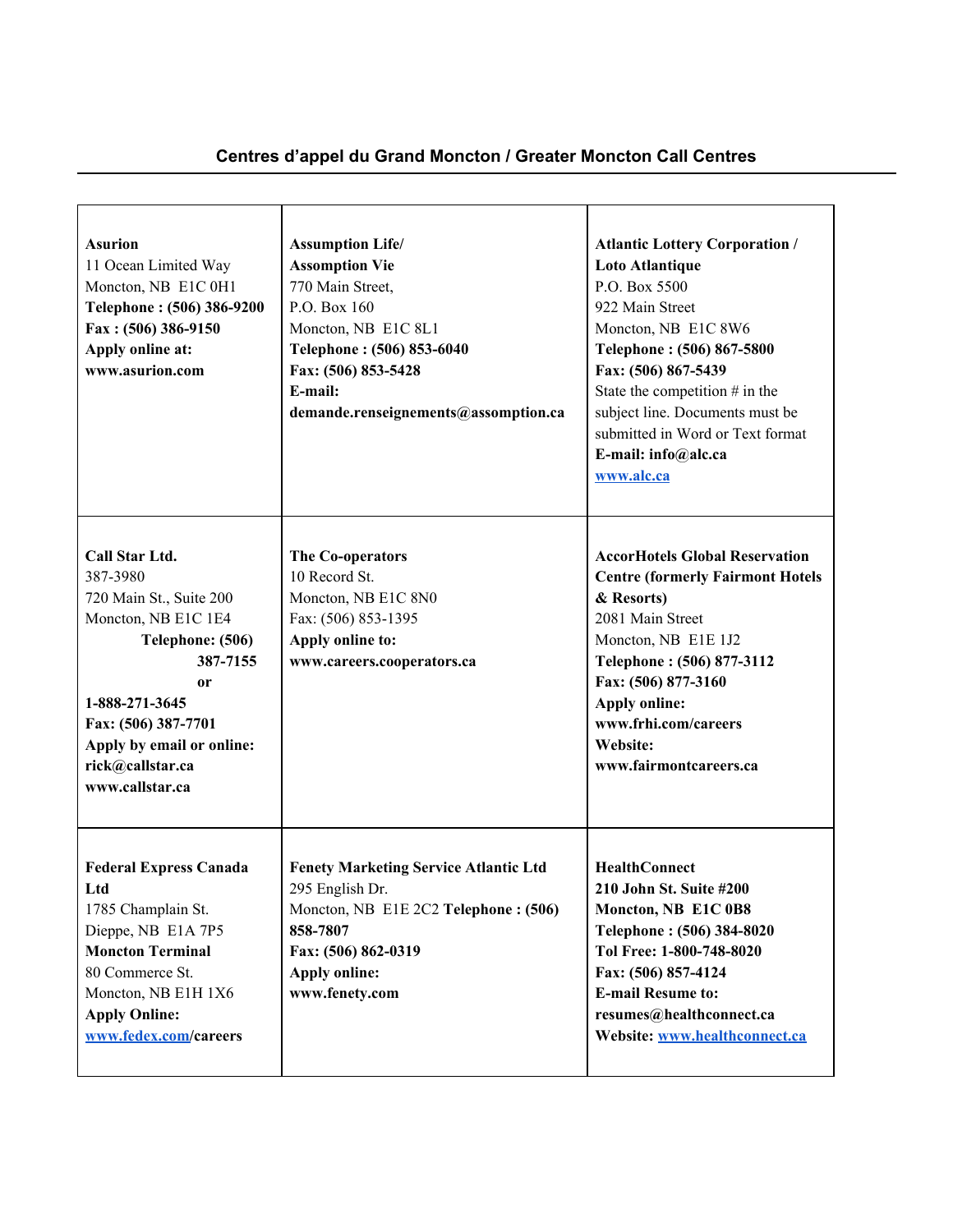| <b>Labatt Breweries</b><br>150 Henri Dunant St.<br>P.O. Box 850<br>Moncton, NB E1E 1E6<br>Tol Free: 1-800-268-2337<br>Fax: (506) 855-2583<br><b>Apply online:</b><br>www.labattjobs.com                                                                        | Mabe<br>Factory Lane, Suite 310<br>Moncton, NB E1C 9M3<br>Tel. (506) 869-2300<br>Fax: (506) 383-5505<br>www.geappliances.ca                                                        | <b>Medavie Blue Cross /</b><br><b>Croix Bleue Medavie</b><br>644 Main Street<br>Moncton, NB E1C 8L3<br>Tol Free: 1-800-667-4511<br>Fax: (506) 869-9651<br><b>Apply online:</b><br>www.jobs.medaviebc.ca |
|----------------------------------------------------------------------------------------------------------------------------------------------------------------------------------------------------------------------------------------------------------------|------------------------------------------------------------------------------------------------------------------------------------------------------------------------------------|---------------------------------------------------------------------------------------------------------------------------------------------------------------------------------------------------------|
| Midland<br>100 Midland Drive<br>P.O. Box 929<br>Dieppe, NB E1A 6X4<br>Fax: (506) 859-5361<br><b>Apply online:</b><br>www.careers.jdirving.com                                                                                                                  | <b>Concentrix (formerly Minacs)</b><br>720 Coverdale Road<br>Riverview, NB E1B 3L8<br>Telephone: (506) 860-5900<br>Fax: (506) 860-7002<br>Apply online at: www.jobs.concentrix.com | <b>Numeris</b><br>1234 Main Street, Suite 600<br>Moncton, NB E1C 1H7<br>Telephone: (506) 859-7700<br>Fax: (506) 852-4445<br><b>Apply at: www.numeris.ca</b>                                             |
| <b>Rogers Communications</b><br>100 Westmorland St.<br>Moncton, NB E1C 0G1<br><b>Apply online:</b><br>www.jobs.rogers.com                                                                                                                                      | <b>Royal Direct</b><br>1111 St. George Blvd<br>Moncton, NB<br><b>E1E 4N4</b><br>Telephone: (506) 864-7008<br>Fax: (800) 987-5777<br><b>Apply online:</b><br>www.jobs.rbc.com       | <b>Solutions Moneris</b><br>2 Charlotte St.<br>Sackville, NB E4L 3S8<br>Telephone: (506) 364-1920<br>www.moneris.com/careers                                                                            |
| <b>Sykes Assistance Services</b><br>Corp<br>600-774 Main Street, 6th<br>Floor<br>Moncton, NB E1C 9Y3<br>Registered Nurses & Health<br>Services Representative<br>Telephone: (506) 867-3202<br>Fax: (506) 867-3259<br><b>Email to apply:</b><br>careers@sasc.ca | <b>Tangerine</b><br>1H5 Terminal Sta.<br>1234 Main St.<br>Moncton, NB E1C 1H7<br>Telephone: (506) 859-4033<br>Tol Free: 1-888-826-4374<br>www.careersen-trangerine.icims.com       | <b>United Parcel Service</b><br>1 Factory Lane, Suite 200<br>Moncton, NB E1C 9M3<br>Telephone: (506) 877-4929<br>Fax: (506) 877-4913<br><b>Apply online:</b><br>www.ups.taleo.net/careersection         |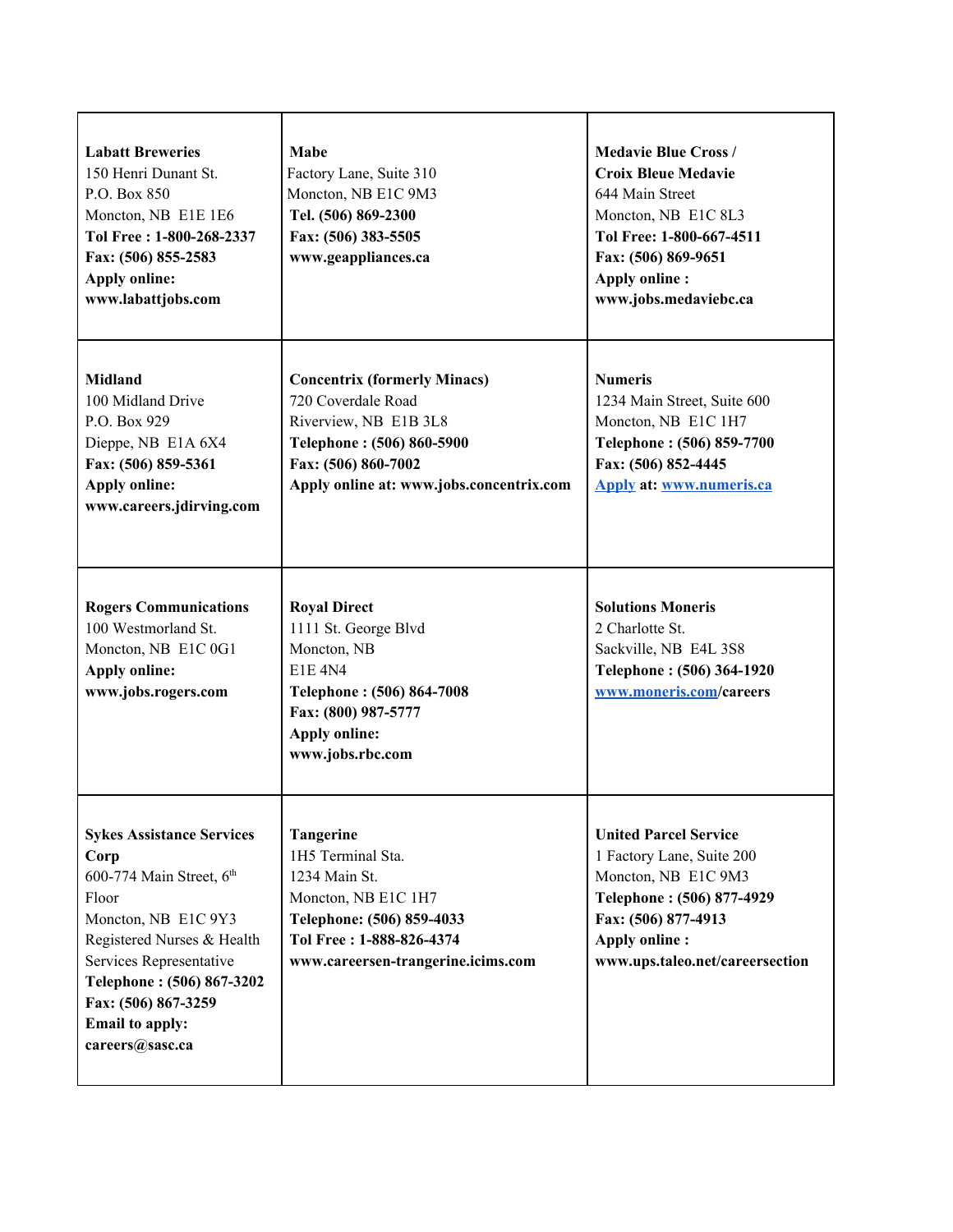| <b>Accu-Link Call Centres Inc.</b><br>1600 Main St., Suite 290<br>Moncton, NB E1E 1G5<br>Telephone: 506-801-0537<br>Toll Free: 1-888-550-8555<br>Fax: 1-866-926-5782<br><b>Email resume to:</b><br>careers@accu-link.ca | <b>TD Call Centre</b><br>477 Champlain Street<br>Dieppe, NB E1A 4X5<br><b>Apply online:</b><br>https://jobs.td.com/en-CA/job-opportunitie<br>s/ | West Jet<br>77 Foundry St.<br>Moncton, NB E1C 4H7<br>Tol Free: 1-877-664-3205<br><b>Apply online:</b><br>www.westjet.com/en-ca/about-us/j<br>obs/apply-now |
|-------------------------------------------------------------------------------------------------------------------------------------------------------------------------------------------------------------------------|-------------------------------------------------------------------------------------------------------------------------------------------------|------------------------------------------------------------------------------------------------------------------------------------------------------------|
| <b>Nordia Moncton</b><br>320C Edinburgh Dr.<br>Moncton, NB E1E 2L1<br>Telephone: (506) 860-4400<br><b>Apply online:</b><br>www.en.nordia.ca/jobs                                                                        | <b>Purolator</b><br>140 Champlain Street<br>Dieppe, NB E1A 1N8<br><b>Apply online:</b><br>https://careers.purolator.com/key/moncton<br>-nb.html | <b>Tech Mahindra Americas</b><br>Riverview, NB<br><b>Apply online:</b><br>https://careers.techmahindra.com                                                 |

**Update June 13, 2018 CD**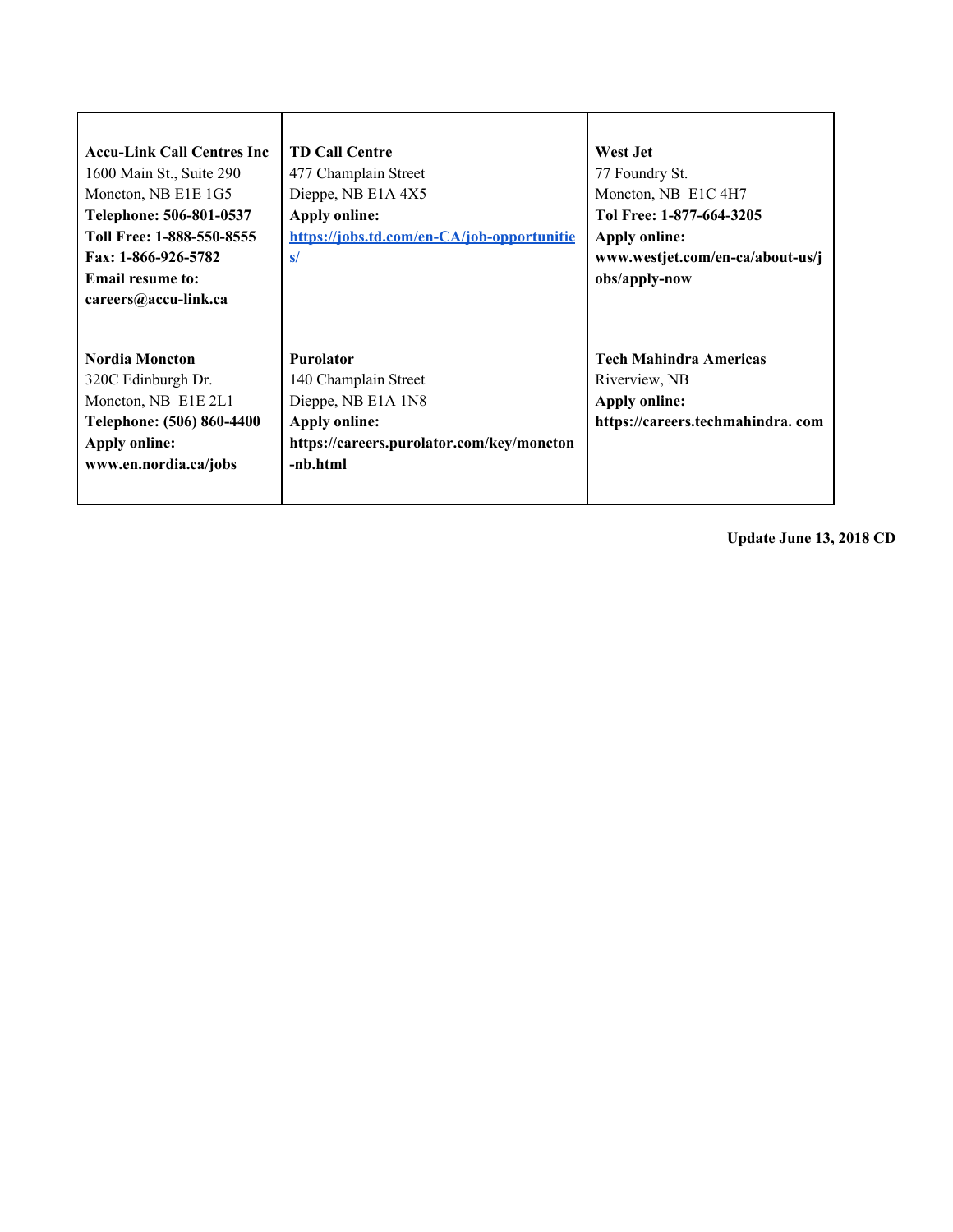

A SOCIAL MANAGEMENT COMPANY UNE ENTREPRISE DE GESTION SOCIALE www.theahsgroup.com

## **CURRICULUM VITAE**

Le curriculum vitae permet à l'employeur de prendre connaissance de :

- ➔ **ce que vous avez fait** dans votre expérience de travail
- ➔ **ce que vous pouvez faire** pour l'organisation
- ➔ **qui vous êtes** en décrivant vos compétences
- ➔ **ce que vous savez** en soulignant vos qualifications et votre éducation

Un C.V. est un bref résumé de vos expériences (travail, bénévolat), de votre formation scolaire et des compétences pertinentes qui mettent en lumière vos qualifications pour des tâches, des stages, des programmes spécialisés ou des emplois.

Plusieurs grandes et moyennes entreprises utilisent des logiciels pour identifier les bons candidats. Votre C.V. aura besoin d`utiliser les bons mots-clés afin de refléter le langage dans l`affiche du poste.

Le but d'un C.V. est d'obtenir une entrevue. Un C.V. est comme une annonce. Il doit *attirer l'attention, susciter de l'intérêt et générer une action du lecteur*. Donc, **soyez honnête !!**

## **Style et apparence**

### **Le C.V. doit être :**

- $\rightarrow$  Facile à lire
	- ◆ Styles d'écriture acceptables: Times New Roman, Tahoma, Calibri, Georgia, Verdana, Cambria, Arial
	- ◆ Caractères : ne pas utiliser une police plus grosse que 12
- ➔ Court
	- ◆ 2 pages MAXIMUM!
- ➔ Constant
	- ◆ Utilisez le même format, les mêmes marges, le même style d'écriture
- $\rightarrow$  Neutre
	- ◆ Imprimez sur du papier blanc de bonne qualité
	- ◆ Ne faites pas de corrections à la main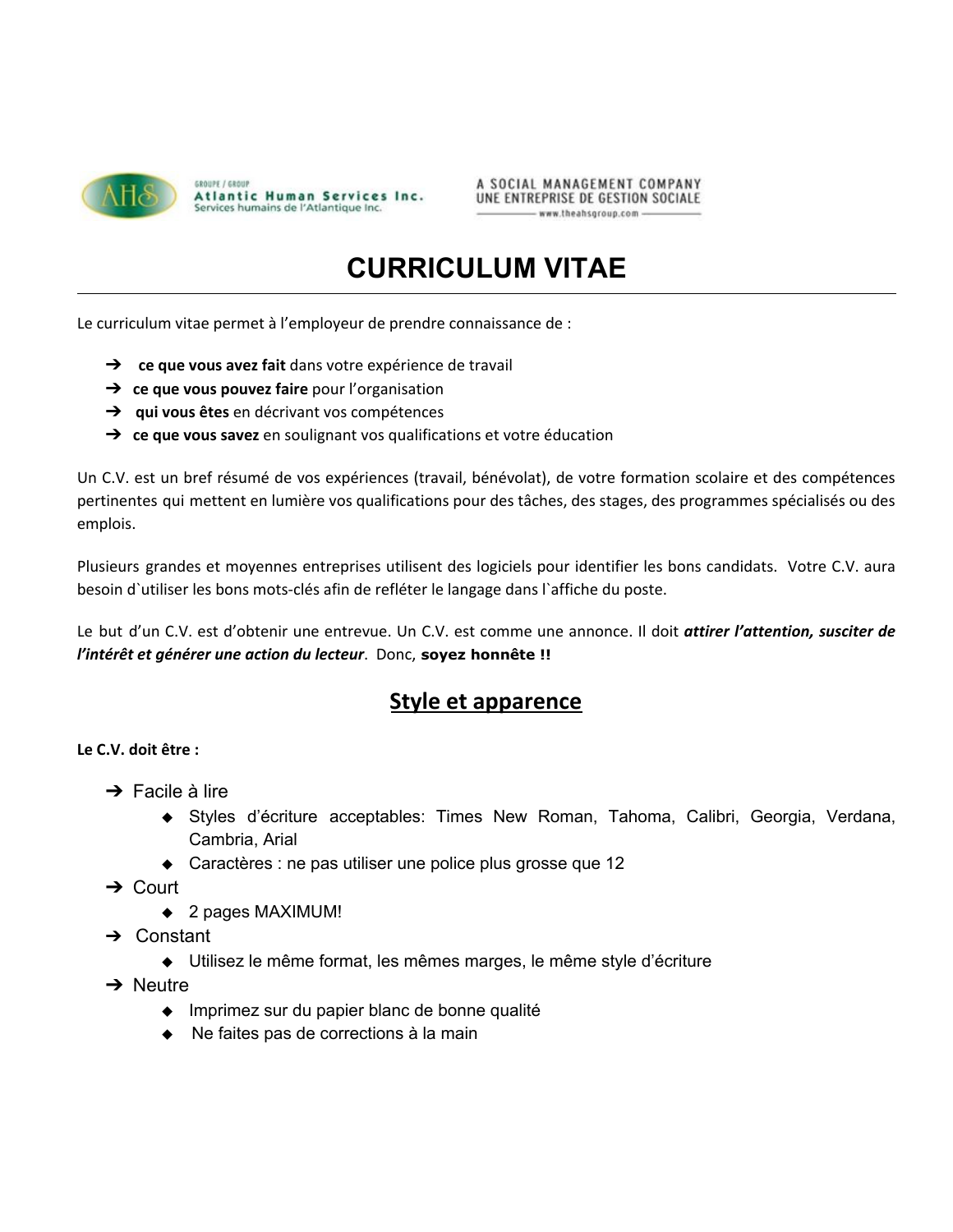Voici le format de base des lettres de présentation:

Nom du postulant Adresse du postulant Ville, Province Code postal

Date

Nom de l'employeur et poste Nom de l'entreprise Adresse de l'entreprise Ville, Province Code postal

(Nom de l'employeur),

**Ouverture (Introduction)** – Attirez l'attention de l'employeur! Créez un intérêt en utilisant une ligne d'ouverture motivante. Indiquez le poste exact recherché. Expliquez quand et comment vous avez appris à propos du poste.

**Corps (Développement)** – Dans un ou deux petits paragraphes, indiquez à l'employeur comment vos compétences, qualités et qualifications correspondent aux exigences de l'emploi. Cette information devrait être liée précisément à l'emploi pour lequel vous postulez et, le cas échéant, devrait être quantitative. Vous pouvez mettre en évidence une réalisation particulièrement pertinente ici. Ne répétez pas ce que vous avez écrit dans votre curriculum vitae, mais vous pouvez mettre en évidence ou expliquer avec d'autres mots l'expérience que vous avez acquise.

**Fermeture (Récapitulation)** – Demandez une entrevue et donnez à l'employeur vos coordonnées précises et votre disponibilité. Informez le lecteur que vous allez vérifier de nouveau à une période définie pour fixer un rendez-vous.

Sincèrement,

(Signature)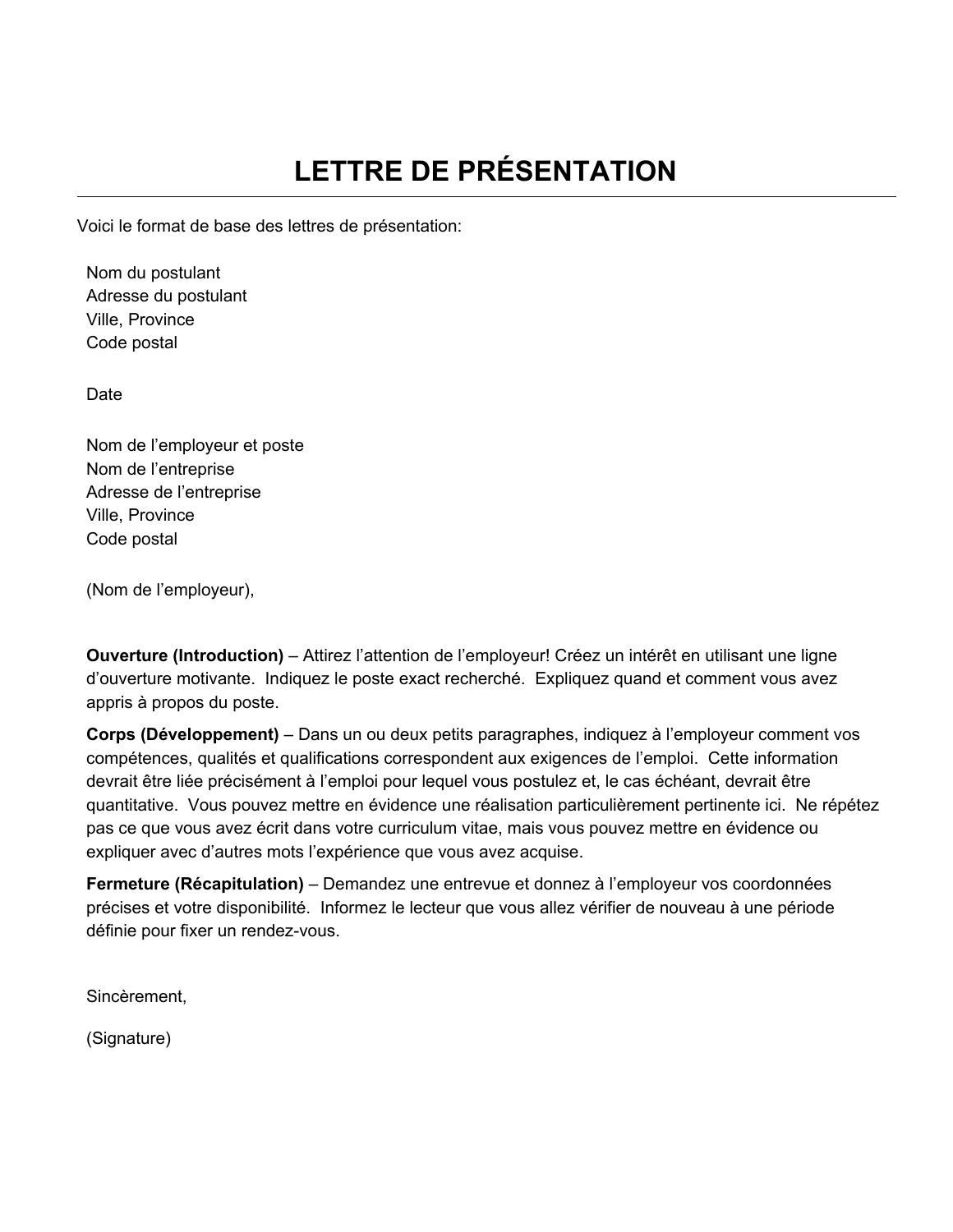## **BRÈVE PRÉSENTATION DU CHERCHEUR D'EMPLOI**

Lorsque vous formulez votre brève présentation, posez-vous la question suivante:

### *"Quelle est la chose la plus importante que j'aimerais que*

### *l'employeur sache à propos de moi?"*

Votre brève présentation devrait être divisée en 4 parties:

### **1. Déclaration d'ouverture:**

L'ouverture de votre présentation sur vous-mêmes devrait être une déclaration de *positionnement stratégique*, où vous communiquez le domaine dans lequel vous espérez vous trouver un emploi. Ex: "Je suis un Spécialiste en santé et sécurité au travail".

### **2. Déclaration complémentaire:**

La présentation devrait ensuite inclure la deuxième chose la plus importante que vous voulez que l'employeur sache. L'objectif est de vous séparer des autres candidats, tel que "j'ai 10 ans d'expérience sur le chantier et 5 ans à titre de superviseur".

### **3. Déclaration de réussite:**

Le troisième élément de votre présentation est une déclaration de réussite, c'est-à-dire une chose que vous faites bien et que vous pouvez donner en exemple. Ne donnez pas trop de détails, ceux-ci peuvent attendre pendant une entrevue d'emploi. Ex : "Mon expérience inclue la planification et la programmation de la sécurité. J'ai été en charge d'implanter la politique de Sécurité et Santé au Travail".

### **4. Déclaration finale:**

Finalement, la dernière partie de votre présentation peut être quelque chose comme: "je suis très enthousiaste à l'idée de discuter avec vous aujourd'hui (ou avec quelqu'un qui est en charge du recrutement) parce que votre entreprise démontre un grand souci pour la sécurité de ses employés".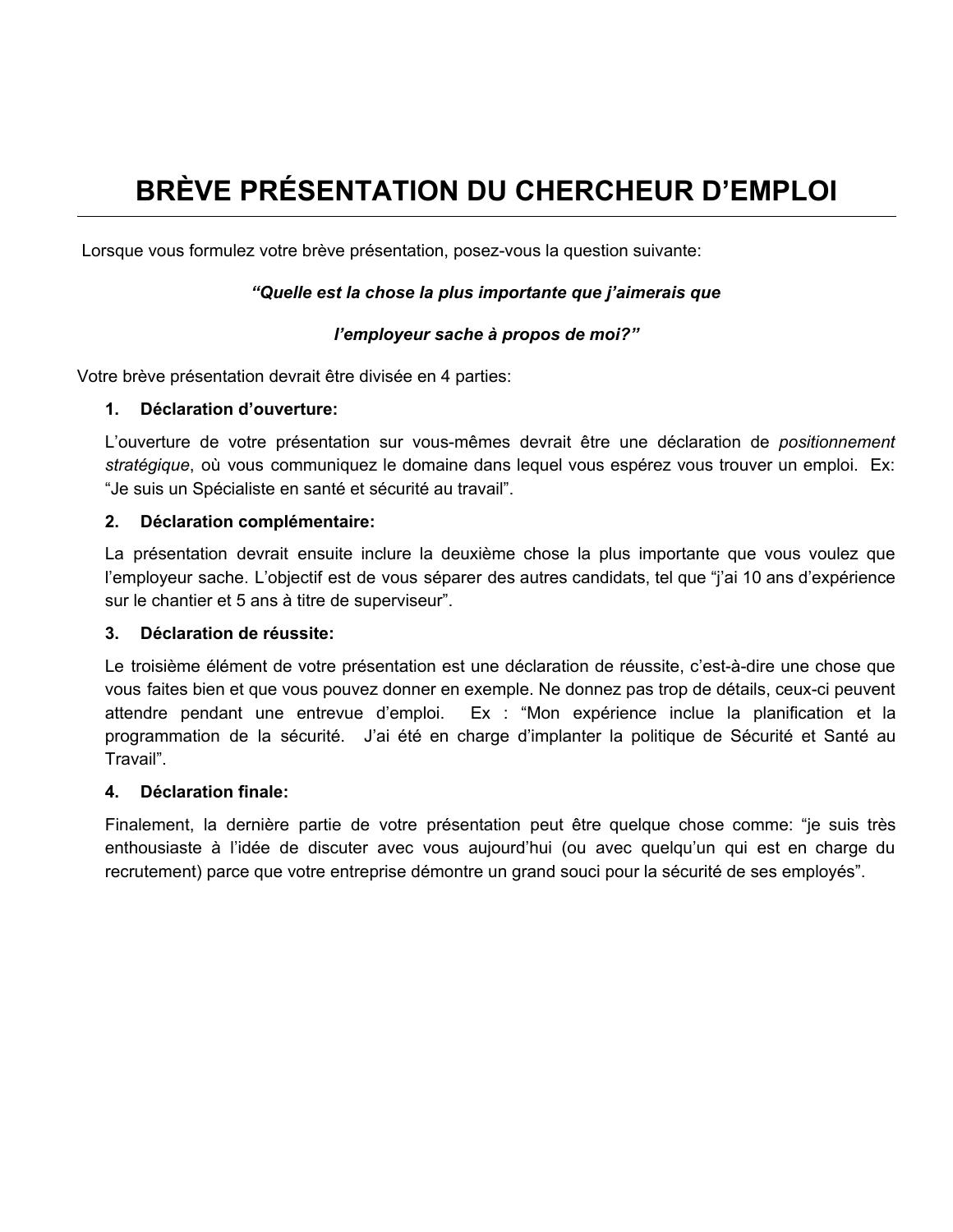# **APPELS À FROID (Cold calls)**

La prospection téléphonique a plusieurs objectifs :

- Appeler pour obtenir le nom de la personne en charge de l'embauche
- Appeler pour obtenir la permission de remettre votre curriculum vitae en personne
- Appeler pour obtenir de l'information sur l'entreprise
- Appeler pour obtenir de l'information sur une offre d'emploi

La plupart des gens ont de la difficulté à parler avec des étrangers afin d'obtenir de l'information ou bien se présenter pour un emploi, c'est pourquoi il pourrait être judicieux de vous exercer, de préférence dans des situations à faible contrainte/faible risque.

### **Voici comment se préparer pour la prospection téléphonique :**

- $\triangleright$  Ayez à la portée de la main du papier, un stylo, votre agenda et votre curriculum vitae.
- $\triangleright$  Tenez-vous droit, souriez et faites attention au ton de la voix. Cela peut sembler ridicule mais cela peut faire toute la différence!
- ➢ La pratique est la clé du succès: laissez-vous un message sur votre boîte vocale afin de pouvoir vous écouter.
- ➢ Attendez-vous d'appeler une entreprise de **3 à 4 fois** avant d'obtenir une rencontre.
- ➢ **Faites plus qu'un appel !! En moyenne, 10 appels = 1 rencontre.**

### **6 ÉTAPES QUI MÈNENT AU SUCCÈS**

- 1. Saluez la personne, présentez-vous et donnez la raison de votre appel
- 2. Demandez le nom de la personne à contacter avec l'orthographe exacte
- 3. Répondez avec assurance, respect et politesse
- 4. Faites un bref résumé de vos compétences
- 5. Répétez tout accord conclu
- 6. Remerciez la personne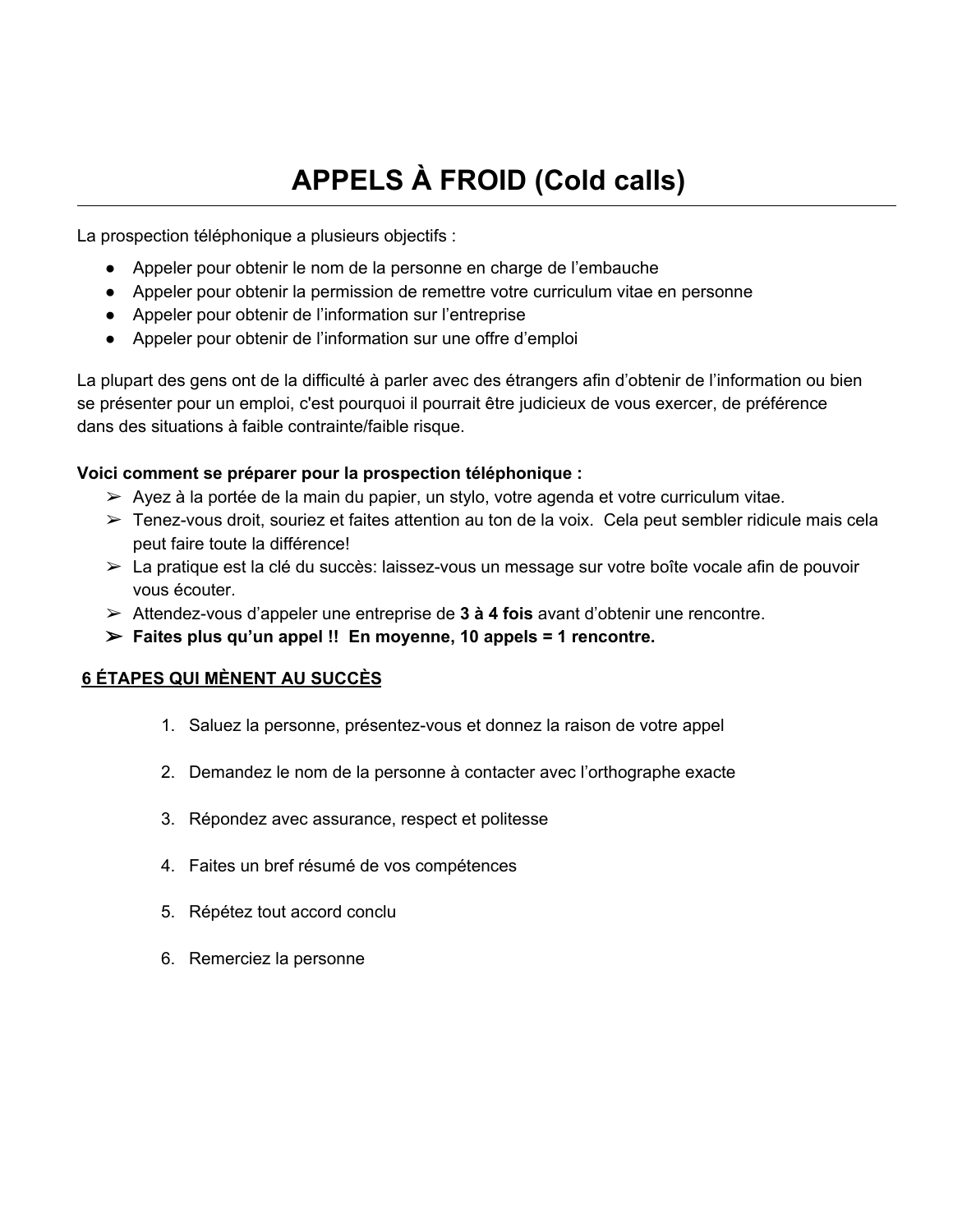# **RÉSEAUTAGE**

\*Vous pouvez prendre une approche directe et demander pour des pistes d`emploi ou essayer une approche moins formelle et demander pour de l`information et des conseils.

\*Le réseautage devrait être mutuellement avantageux, dans la mesure du possible.

\*Préparez les questions importantes avant la rencontre.

\*Vous êtes dans une relation d'ÉCHANGE : écoutez les réponses de votre interlocuteur!

\*La façon de présenter vos objectifs fait la différence entre une démarche réussie ou ratée. Ne commencez pas votre introduction par : « Je cherche du travail ». Créer plutôt de l'intérêt par l'intermédiaire d'une connaissance, d'une information ou d'un intérêt commun.

\*Les courriels sont aussi une façon parfaitement acceptable de faire du réseautage. Gardez votre message bref et précis et assurez-vous de vérifier votre orthographe et grammaire.

## **\*SOYEZ BIEN PRÉPARÉ !!!**

\*Entretenez vos relations! : Prévoyez une prochaine rencontre

\*Utilisez une approche amicale et professionnelle

\*N'oubliez pas de conclure et résumer votre entretien et de remercier votre interlocuteur

\*N'ayez pas peur d'imposer ou de solliciter de l'aide. La plupart des gens aiment rendre service, si on leur demande!

\* Ne vous découragez pas si cela ne rapporte pas immédiatement : Le réseautage est une activité à long terme.

## ➢ **N'OUBLIEZ PAS : 70-80% DES EMPLOIS NE SONT PAS AFFICHÉS, D'OÙ L'IMPORTANCE DES RÉSEAUX !!**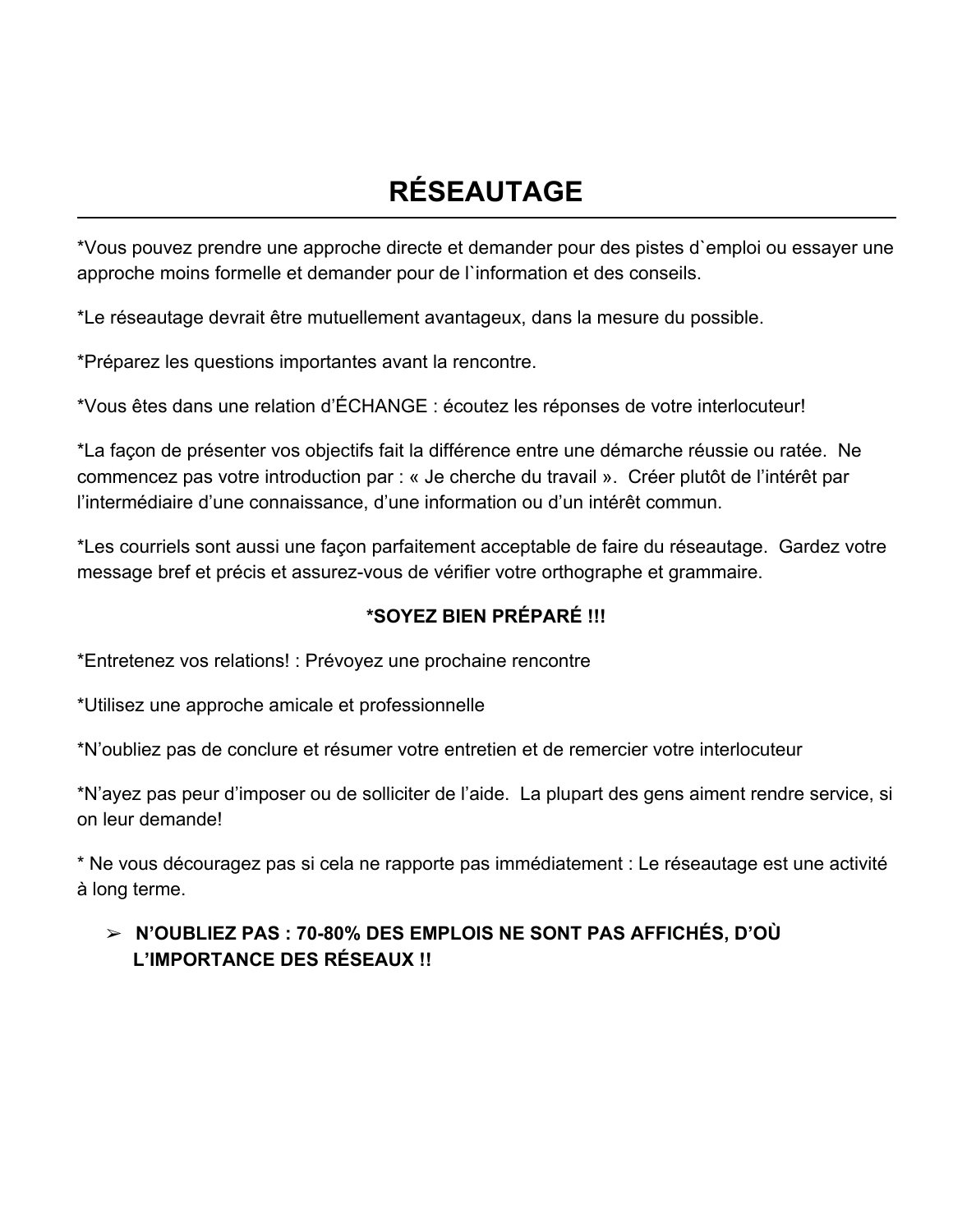# **RÉSEAUTAGE EN LIGNE**

Bien que les opportunités de réseautage en personne ne soient pas disponibles pendant cette période de distanciation physique, c'est le moment idéal pour étendre votre réseau en ligne.

## \* **Créez, mettez à jour ou améliorez votre profil LinkedIn.**

- Demandez des recommandations, rejoignez des groupes et commentez des publications afin d'améliorer votre visibilité
- Ajoutez de nouveaux contacts dans vos domaines d'intérêt envoyez une note personnalisée avec votre demande de connexion
- Engagez votre réseau en posant une question ou en demandant des conseils

### \* **Organisez des entretiens informatifs**

- Contactez des professionnels de votre domaine d'intérêt et demandez un appel téléphonique rapide ou un chat vidéo
- Posez des questions et montrez ce que vous avez à offrir
- Préparer et pratiquez votre brève présentation (« pitch ») à l'avance
- \* **Participer à des salons de l'emploi virtuels.**
	- Effectuez des recherches sur les entreprises qui participeront au salon de l'emploi
	- Mettez à jour et personnalisez votre CV afin de le partager avec des employeurs potentiels
	- Ayez des questions prêtes à poser aux recruteurs
	- Gardez votre messagerie instantanée professionnelle (pas d'emojis!)
	- Soyez prêt pour un chat vidéo avec un recruteur (habillez-vous professionnellement et rangez votre espace)
	- Prenez des notes sur les entreprises avec lesquelles vous vous êtes connecté, les noms des recruteurs et les postes disponibles
	- Envoyez une note de remerciement à chaque recruteur qui a pris le temps de vous parler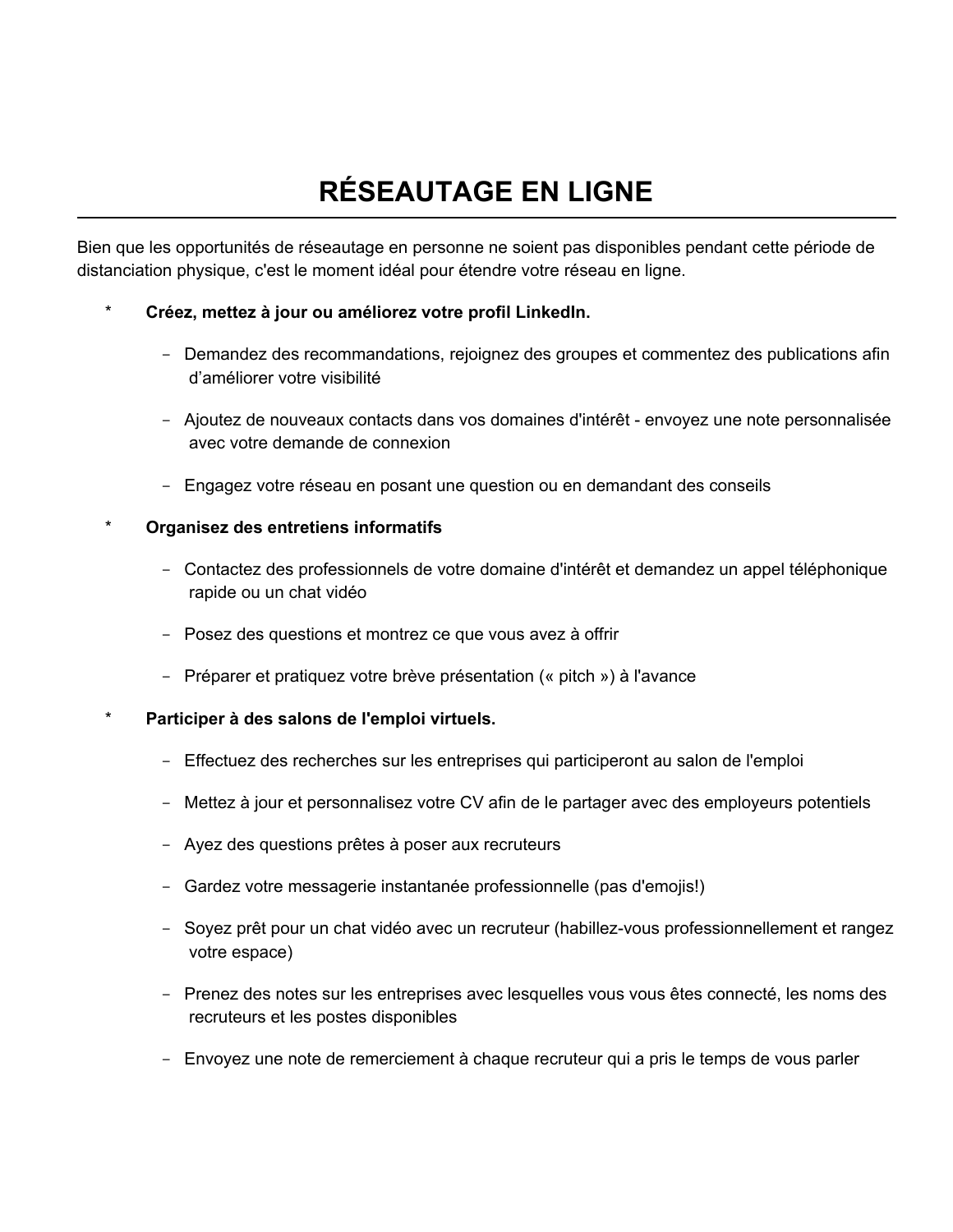## **L`ENTREVUE**

## **LES PRINCIPAUX OBJECTIFS D'UNE ENTREVUE SONT LES SUIVANTS:**

- ❖ Compléter les informations contenues dans le curriculum vitae
- ❖ Montrer que vous comprenez vos forces et vos faiblesses et avez un sens de votre direction
- ❖ Permettre à l'employeur de comparer votre personnalité et vos attitudes aux exigences de l'organisme et du poste
- ❖ Donner l'occasion, à vous et à l'employeur, de discuter de l'utilité d'une communication additionnelle ou d'une offre d'emploi

## *\*\*\*Les recherches démontrent que, en moyenne, un employeur décide d'engager en moins de 5 minutes et demie\*\*\**

## **CONSEILS POUR BIEN VOUS PRÉPARER À L'ENTREVUE:**

- **1. Renseignez-vous sur l'entreprise/l'organisme :**
	- $\rightarrow$  Qui y travaille?
	- **→** Qui connaissez-vous... et qui connaissent-ils?
	- ➔ Essayez d'obtenir des brochures sur leurs produits et services
	- ➔ Procurez-vous une description du poste/des tâches

Une question d'entrevue populaire est : « Que savez-vous de notre entreprise? ». Si vous ne pouvez pas bien y **répondre, ceci peut être interprété comme un manque d'intérêt.**

**2. Mémoriser 5 choses** que vous souhaitiez que l'intervieweur sache à votre propos.

Pour chacune de ces affirmations, pensez:

- **→** Pourquoi est-ce important pour vous?
- → Pouvez-vous penser à un exemple ou une histoire pour l'illustrer?
- **3. Historique de travail :** Soyez prêt à discuter des 10 dernières années ou des 3 derniers emplois que vous avez eus.
	- $\rightarrow$  Vos tâches principales
	- $\rightarrow$  Ce que vous aimiez et n'aimiez pas
	- ➔ La(les) raison(s) de votre départ
	- **→** L'opinion de votre superviseur à votre sujet.
- 4. En ayant la position pour laquelle vous postulez en tête, quels sont les 5 principaux domaines que vous pensez que l'employeur voudra explorer? **Planifiez vos réponses et pensez à des exemples**.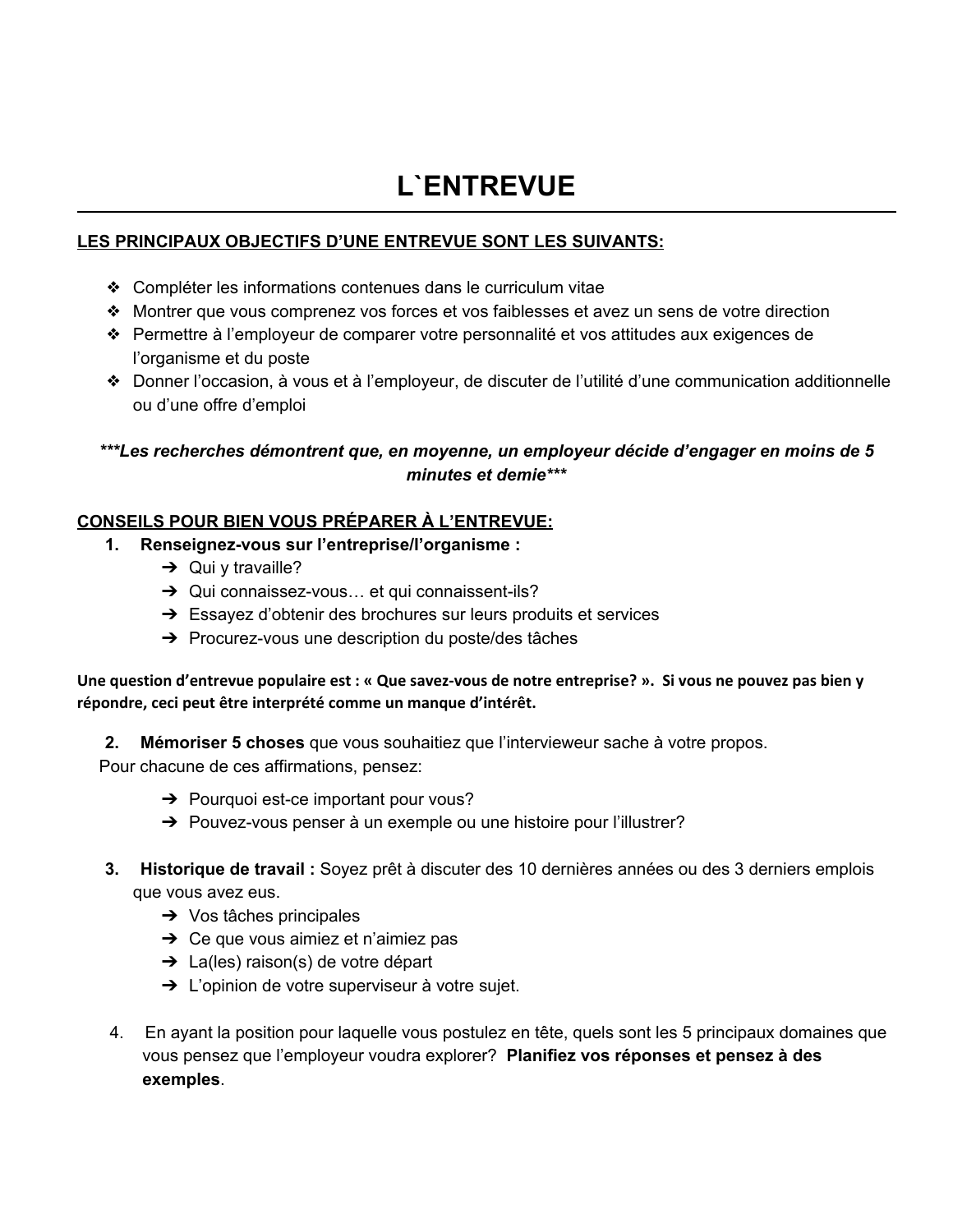### **QUOI FAIRE?**

- ✓ Allez-y seul
- ✓ Ayez une apparence soignée et professionnelle
- $\checkmark$  Soyez ponctuel (5-10 minutes)
- ✓ Éteindre tout appareil comme les téléphones cellulaires
- ✓ Saluez chaque personne que vous rencontrez avec respect et professionnalisme
- ✓ Conserver un contact visuel et souriez
- ✓ Serrez la main fermement (tentez d'utiliser la même pression que l'intervieweur)
- ✓ Écoutez
- ✓ Faites preuve d'une attitude positive
- ✓ Exprimez-vous clairement
- ✓ Répondez aux questions de façon brève et HONNÊTE
- ✓ Posez des questions à la fin de l'entrevue
- ✓ Remerciez l'intervieweur pour l'opportunité d'avoir une entrevue
- ✓ Demandez la permission de faire un suivi

## **\*\*\*Ne vous inquiétez pas si vous êtes un peu nerveux pendant l'entrevue; la nervosité est normale et prévisible\*\*\***

## **QUOI NE PAS FAIRE?**

- Donner de longues réponses
- Se plaindre à propos d'emplois ou d'employeurs passés ou présents
- Exagérer vos compétences
- Discuter de problèmes personnels
- S'attarder après l'entrevue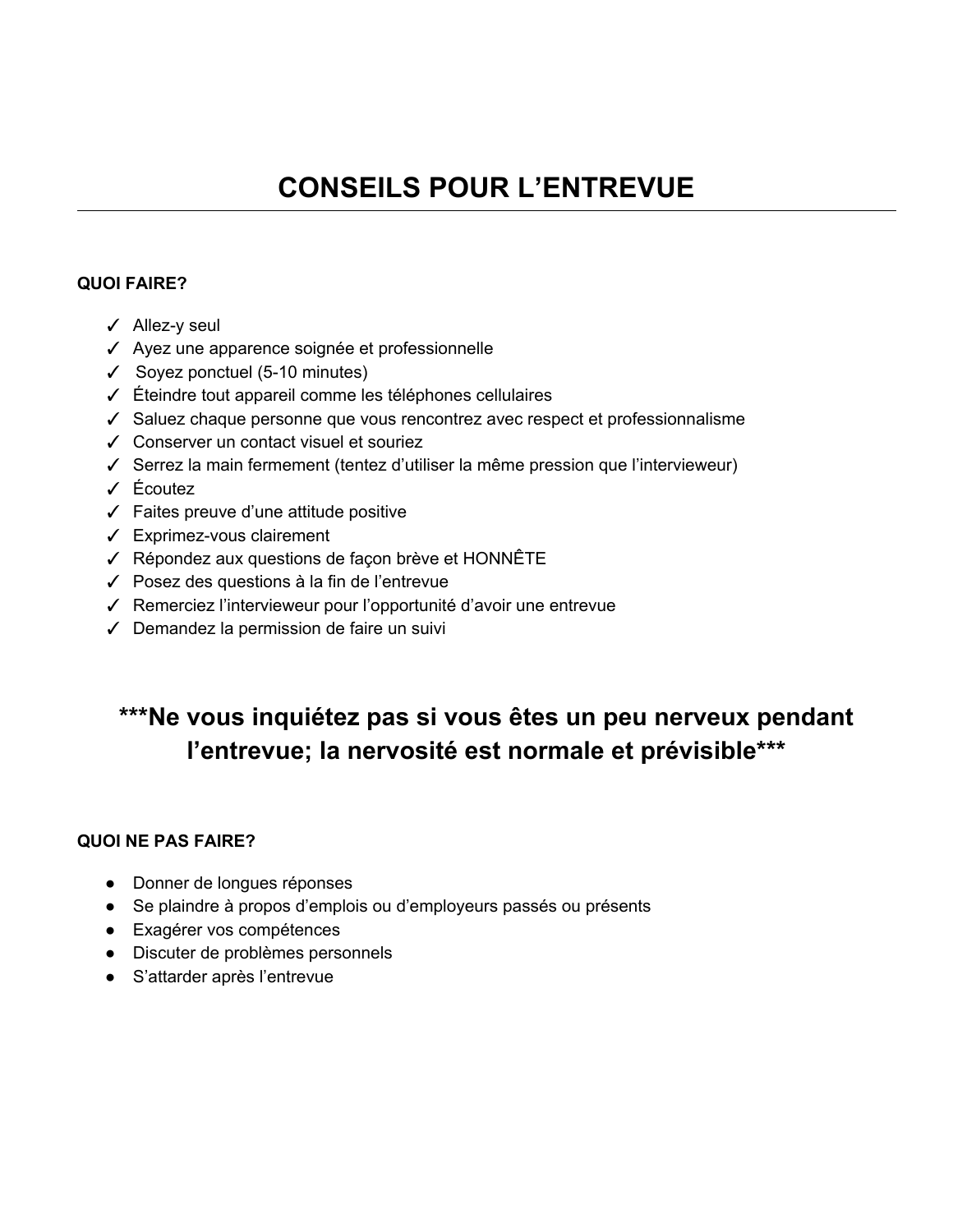# **ENTREVUE TÉLÉPHONIQUE**

Pour l'employeur, l'objectif de l'entrevue téléphonique est :

- D'identifier et de recruter des candidats pour les postes disponibles
- De filtrer les candidats pour réduire le bassin de candidats

Pour le candidat, le but de l'entrevue téléphonique est :

● D'obtenir une invitation pour une entrevue en personne ou pour une deuxième entrevue téléphonique ou vidéo

L'entrevue téléphonique est généralement d'une durée de 30 minutes ou moins et peut même parfois être que 10 minutes. Il s'agit habituellement d'une seule personne qui fait l'entrevue et elle peut se faire selon un style décontracté ou formel. L'entrevue peut être planifiée ou spontanée (sans préavis).

### **Voici les étapes clés de la préparation d'un entretien téléphonique :**

- $\triangleright$  Ayez à la portée de la main du papier, un stylo, votre agenda et votre curriculum vitae.
- ➢ Tenez-vous droit, souriez et faites attention au ton de la voix. Cela peut sembler ridicule mais cela peut faire toute la différence!
- $\triangleright$  Recherchez l'entreprise et la personne qui fera votre entrevue
- ➢ Pratiquez les questions communes d'entrevue
- ➢ Assurez-vous que votre téléphone est chargé si vous utilisez un téléphone cellulaire et trouvez un environnement calme

## **ÉTAPES QUI MÈNENT À UNE BONNE ENTREVUE TÉLÉPHONIQUE**

**AVANT** l'entrevue :

- 1. Avoir un message professionnel sur sa boîte vocale
- 2. Planifiez l'entretien avec soin : obtenez la bonne information de l'intervieweur quant à la date et l'heure de l'entrevue
- 3. Faite vos recherches à l'avance : offre d'emploi, entreprise, intervieweur
- 4. Pratiquez et connaissez vos réponses aux questions courantes
- 5. Ayez la documentation dont vous aurez peut-être besoin avec vous : CV, papier pour prendre des notes et offre d'emploi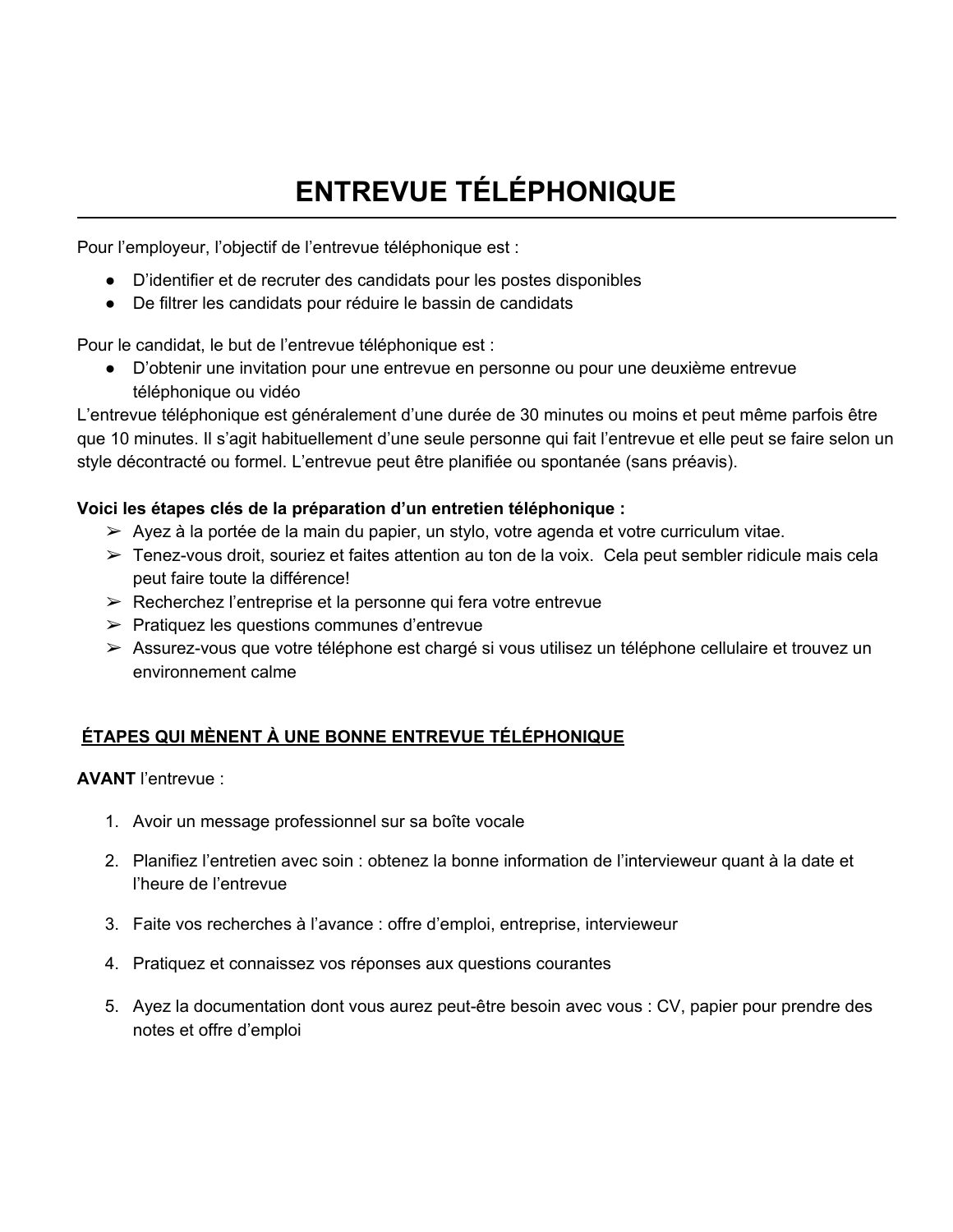### PFNDANT l'entrevue :

- 6. Écoutez attentivement
- 7. Souriez au téléphone!
- 8. Concentrez-vous a bien parler et contrôler le ton de votre voix
- 9. Prenez des notes
- 10. Si vous avez un profil LinkedIn complet, dirigez l'intervieweur vers celui-ci, si possible

## **À LA FIN** de l'entrevue :

11. Terminez l'entrevue de façon professionnelle

### **APRÈS** l'entrevue :

- 12. Envoyez immédiatement votre courriel de remerciement
- 13. Faite un suivi après 2-3 jours

## **À FAIRE ET NE PAS FAIRE :**

- Utilisez le titre de la personne (M. ou Mme, et son nom de famille). N'utilisez leur prénom que si on vous le demande.
- Ne fumez pas, ne mâchez pas de gomme, ne mangez pas et ne buvez pas durant l'entrevue.
- Cependant, garder un verre d'eau à portée de main et prenez une gorgée rapide si vous avez un chatouillement dans la gorge ou si votre bouche devient sèche.
- N'interrompez pas l'intervieweur.
- Prenez votre temps. Il est parfaitement acceptable de prendre un moment ou deux pour recueillir vos pensées.
- Donnez des réponses courtes. Il est important de rester concentré sur les questions et vos réponses.
- Soyez prêt à répondre lorsque l'intervieweur vous demande si vous avez des questions à lui poser. Préparez-en quelques-unes à l'avance et passez-les en revue avant l'entrevue.
- N'oubliez pas que votre objectif est d'avoir un deuxième entretien. À la fin de l'entrevue, après avoir remercié l'intervieweur, demandez-lui s'il serait possible de se rencontrer en personne ou d'avoir un autre entretien téléphonique ou par vidéoconférence.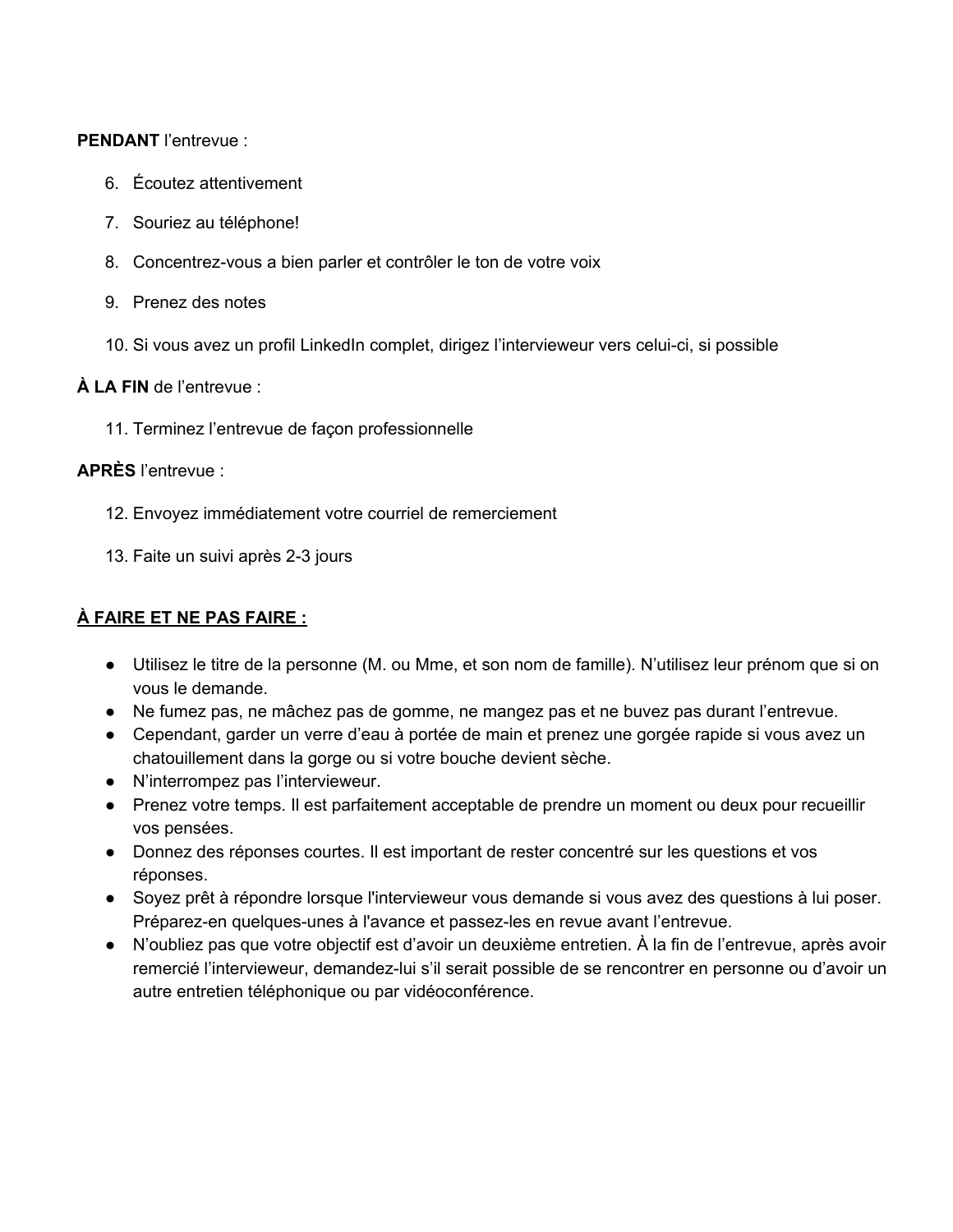# **ENTREVUES VIDÉO**

### **Entrevues vidéo en direct ou préenregistrées**

- Certaines entrevues seront en direct, ce qui signifie que vous pourriez rejoindre une vidéoconférence à partir d'un lien que l'employeur partage avec vous, ou vous pourriez recevoir un appel via Skype, Zoom ou un autre fournisseur de vidéoconférence. Si vous utilisez un compte Skype ou Zoom personnel, assurez-vous que vous disposez d'un nom d'utilisateur professionnel et vérifiez vos paramètres de confidentialité.
- Il y a des moments où un employeur peut utiliser des entrevues vidéo préenregistrées. Pour ce format, l'employeur vous donnera des instructions sur la façon de participer à l'entretien. Au lieu d'être connecté à une personne, vous serez invité à répondre à des questions d'entrevue qui ont été préenregistrées ou qui apparaissent par écrit à l'écran. Vous enregistrerez votre réponse à chaque question et l'employeur examinera l'enregistrement plus tard. Il y a souvent une limite de temps pour vos réponses, et vous pouvez avoir plus d'une chance d'enregistrer chaque réponse.

### **Conseils pour les entrevues par vidéo**

### **1. Testez votre technologie**

→ Quelques jours avant l'entretien, faites un essai technique pour vous assurer que votre équipement fonctionne correctement. Vérifiez que la caméra, le microphone et la connexion Internet de votre ordinateur fonctionnent.

### **2. Chargez votre appareil électronique**

➔ Si vous utilisez un ordinateur portable ou une tablette, assurez-vous qu'il est entièrement chargé le jour de l'entretien. Si vous utilisez une tablette, trouvez un moyen de la garder immobile. Évitez d'utiliser un téléphone intelligent pour des entrevues vidéo si possible.

### **3. Bien s'habiller**

→ Habillez-vous comme vous le feriez pour une entrevue en personne de la tête aux pieds. Évitez également de porter des couleurs vives et choisissez quelque chose qui a l'air bien pressé lorsque vous êtes assis.

### **4. Préparez le terrain pour une entrevue vidéo sans distraction**

➔ Choisissez un endroit exempt de distractions. Assurez-vous que l'arrière-plan est exempt d'encombrement et d'éléments embarrassants. Configurez un éclairage lumineux mais non éblouissant, illuminant votre visage. La lumière naturelle est la meilleure. Désactivez les alertes par courriel, SMS et réseaux sociaux, les mises à jour logicielles et autres notifications qui peuvent apparaître à l'écran pendant l'entretien.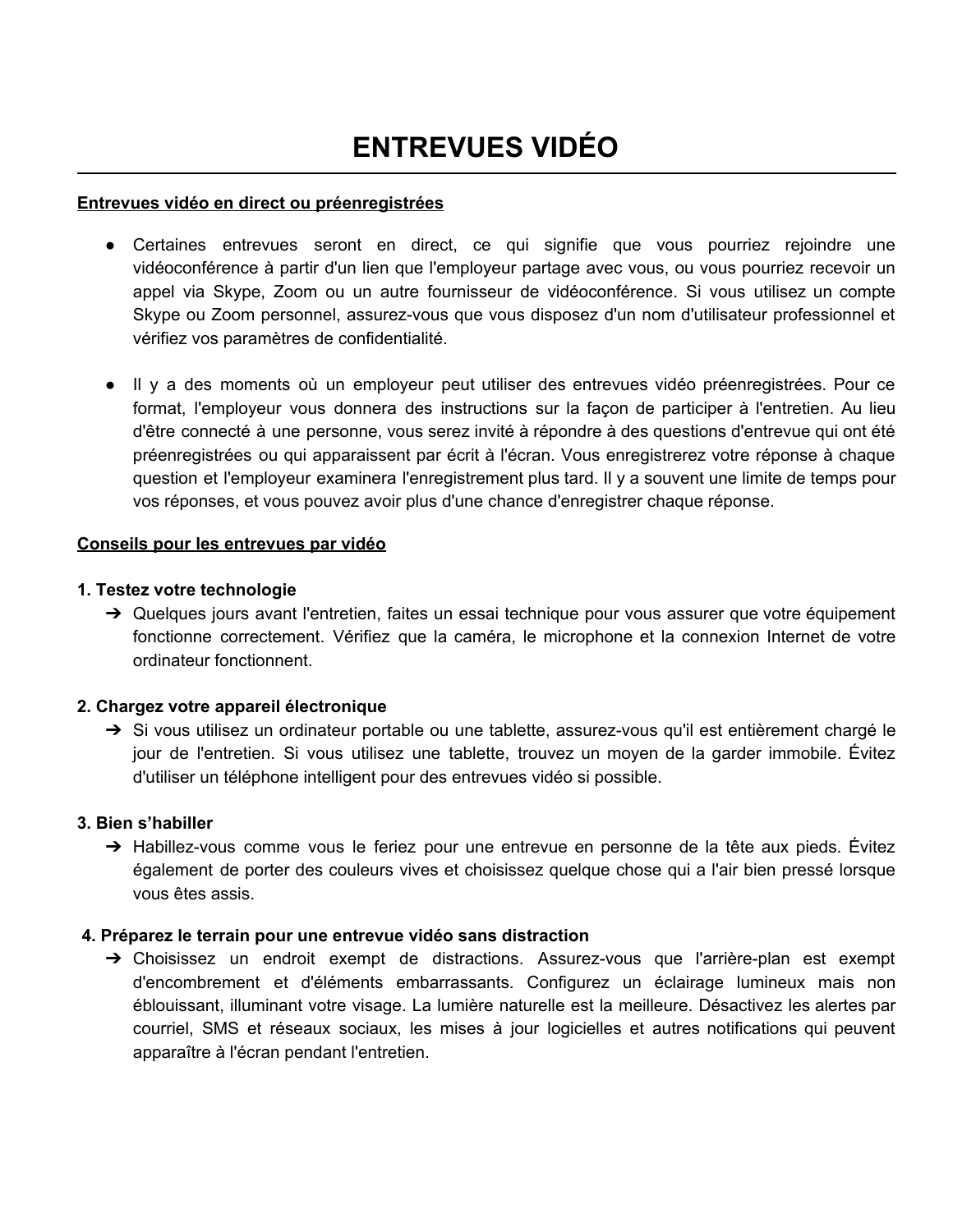### **5. Soyez en avance et bien préparé**

➔ Connectez-vous 5 ou 10 minutes plus tôt pour être calme et centré au début de l'entretien vidéo.

### **6. Maintenez un bon contact visuel et un bon langage corporel**

➔ Maintenez le « contact visuel » en regardant directement dans la caméra plutôt que sur l'écran ou sur votre propre photo. Assurez-vous que votre visage est centré et essayez de ne pas bouger. Gardez une bonne posture, assis avec le dos droit, les pieds sur le sol et les bras reposant sur vos genoux ou sur le bureau.

### **7. Projetez et prenez des pauses**

➔ Projetez votre voix et n'oubliez pas que les connexions numériques peuvent parfois être retardées. Pour éviter d'interrompre l'intervieweur ou d'avoir vos premiers mots découpés, laissez l'intervieweur terminer la question, puis faites une pause de quelques secondes avant de fournir votre réponse.

### **8. Terminez l'entrevue vidéo en partageant votre appréciation**

➔ Tout comme vous le feriez pour n'importe quel entretien, remerciez l'intervieweur pour l'opportunité et enchaînez avec une note de remerciement post-entretien au cours des prochaines 24 heures.

### **Avoir un plan si les choses détraquent**

La technologie échoue parfois, quel que soit le nombre de fois où vous avez vérifié votre connexion Internet. Donc, avant de commencer une entrevue vidéo, fournissez à l'intervieweur un numéro de téléphone où vous pouvez être contacté en cas de problème technique.

### **Le jour de votre entretien, passez en revue cette liste de contrôle lors de la configuration:**

- ❖ Assurez-vous que vous ne serez pas interrompu, soit en verrouillant la porte, soit en avertissant les autres que vous ne pouvez pas être dérangé.
- ❖ Dégagez l'espace du bureau, à l'exception d'un bloc-notes et d'un stylo / crayon pour prendre des notes.
- ❖ Ayez une copie de votre curriculum vitae et toutes autres notes à portée de main pour référence.
- ❖ Préparez-vous un verre d'eau.
- ❖ Vérifiez que votre caméra et votre audio fonctionnent.
- ❖ Fermez toutes les fenêtres, onglets ou applications de votre ordinateur que vous n'utilisez pas.
- ❖ Vérifiez votre connexion Internet et assurez-vous de ne rien télécharger en arrière-plan.
- ❖ Réglez votre téléphone sur le mode silencieux.
- ❖ Vérifiez que l'arrière-plan derrière vous est neutre et sans encombrement.
- ❖ Réglez les lumières dans la pièce. Si les choses semblent sombres, vous voudrez peut-être apporter une lampe de bureau supplémentaire pour éclairer l'espace.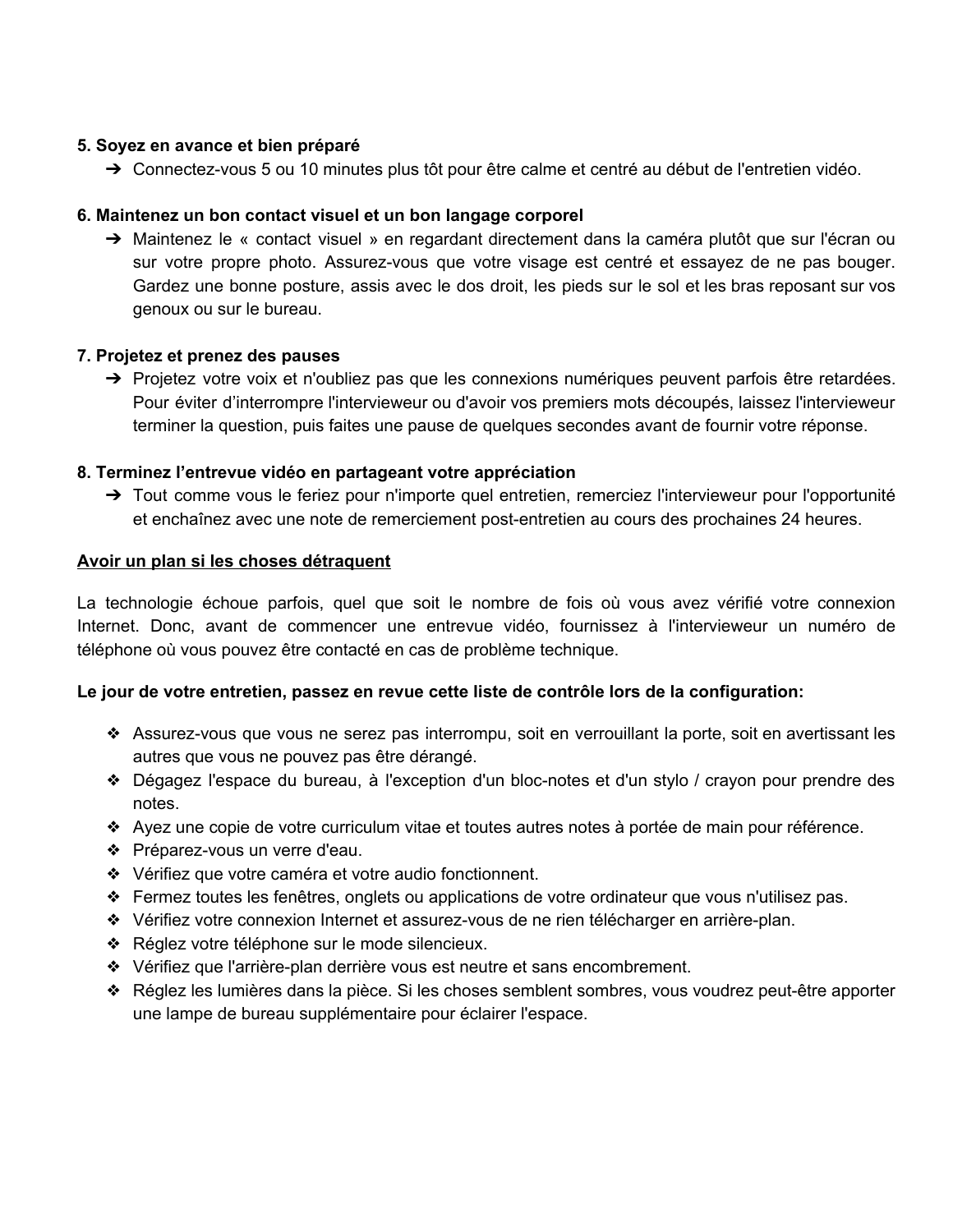## **L'utilisation judicieuse des médias sociaux dans votre recherche d`emploi**

Nous utilisons maintenant les médias sociaux sur une base quotidienne – mais saviez-vous que si vous les utilisez de manière stratégique, les médias sociaux peuvent aussi être un bon outil de recherche d`emploi? Voici quelques conseils qui vous aideront à commencer!

## **1. Développez une image professionnelle**

Qu`est-ce que les gens trouvent lorsqu`ils cherchent votre nom sur Google? Ceci est très important car la plupart des employeurs d`aujourd`hui vont faire une recherche sur Google pour voir l`information sur les candidats potentiels. Si les résultats démontrent des photos ou des messages non professionnels sur les médias sociaux, il est temps de nettoyer votre image en ligne sur LinkedIn, Twitter, Facebook et autres médias sociaux que vous utilisez.

### **2. Sachez quelle information inclure**

Regardez comment les autres professionnels dans votre industrie se présentent en ligne, les réseaux de médias sociaux utilisés et l`information incluse dans leurs profils. Ceci vous donnera un aperçu des meilleures pratiques dans l`industrie et vous aidera à développer votre propre profil. Assurez-vous que vos profils sur les médias sociaux incluent des mots clés qui pourraient être utilisés par les agents de recrutement ou les gestionnaires qui font l`embauche.

## **3. Faites attention à ce que vous dites**

Vous avez besoin de présenter la meilleure image de vous-même en ligne. Lorsque vous publiez un blog ou un message sur Facebook ou Twitter, il est très important de maintenir votre réputation et votre crédibilité professionnelle. La dernière chose que vous voulez faire est de détruire votre beau travail en affichant un commentaire insouciant sur Twitter. Ce que vous faites sur les médias sociaux n`est pas près de disparaître – alors pensez avant d`afficher, publier ou partager des messages!

### **4. Activez vos paramètres de confidentialité**

Vous devez gérer efficacement l`information disponible sur vous en ligne. Ceci veut dire que vous devriez vous assurer que votre information personnelle sur Facebook soit privée. Utilisez les paramètres de sécurité et le menu «Outils» pour gérer ce qui est visible aux autres et assurez-vous d`instituer une communauté d`amis et non tout le monde. De cette manière, si un employeur vous google, ils ne pourront pas voir les détails de votre vie privée.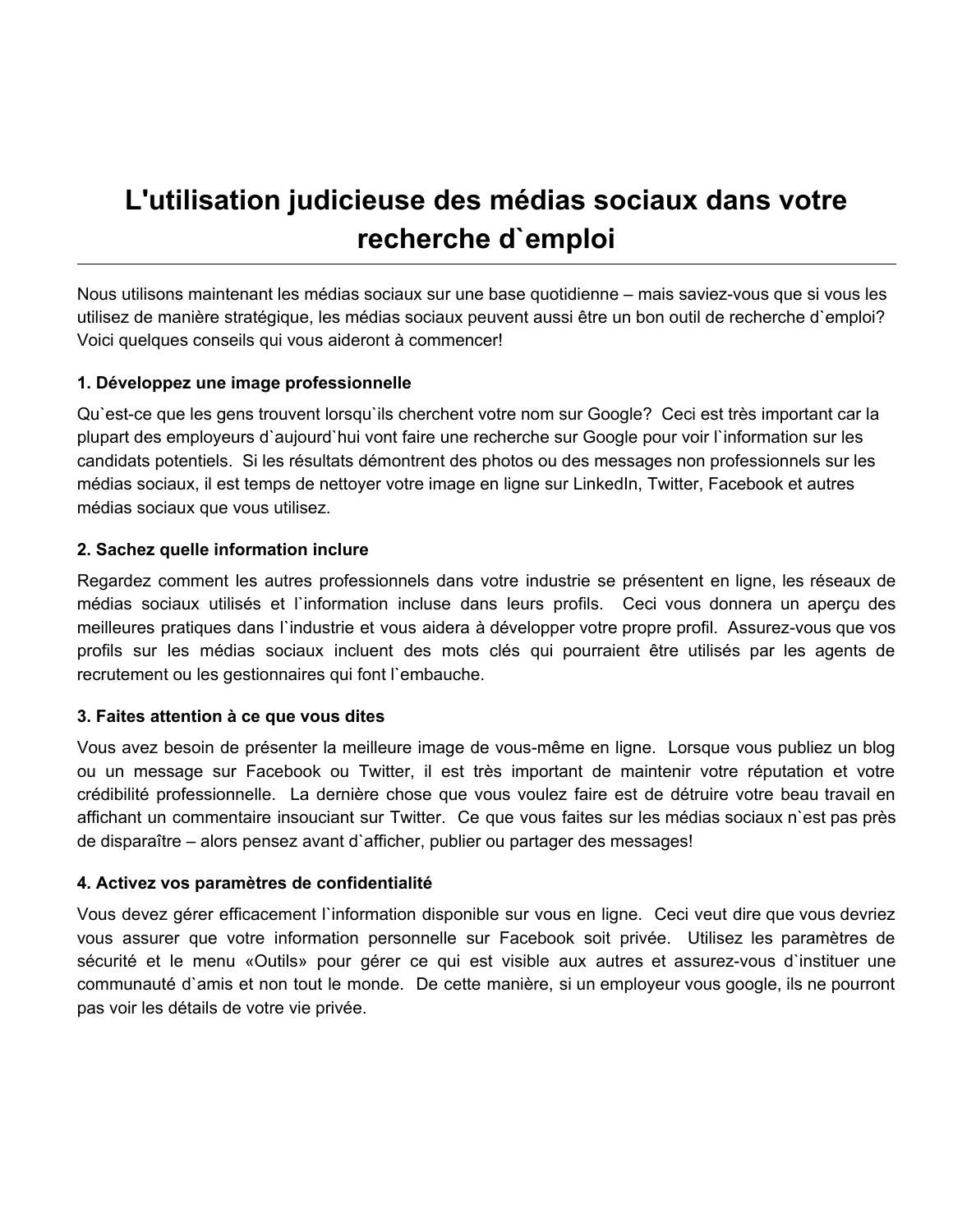### **5. Établissez votre propre adresse URL**

Ajoutez votre adresse URL pour votre profil LinkedIn et votre identifiant Twitter sur votre curriculum vitae (mais pas votre profil Facebook). Ceci donne à l`employeur un autre moyen de contact et lui permet de vous voir d`un point de vue professionnel. Ceci démontre aussi que vous êtes à l`aise avec les médias sociaux, ce qui devient de plus en plus un atout souhaitable.

### **6. Engagez-vous dans les conversations en ligne**

La participation dans les conversations en ligne et les forums de discussion aide à vous établir comme un expert dans le domaine. Ceci démontre aussi que vous prenez au sérieux votre contribution à l`industrie. C`est pourquoi il est bon de partager du contenu, transférer des liens, répondre aux questions et faire des commentaires, si approprié.

### **7. Prenez contact avec les bonnes personnes**

LinkedIn peut être une excellente ressource pour trouver de l`information sur les organisations et les personnes qui y travaillent. Si vous recherchez des offres d`emploi qui ne sont pas annoncées, vous pouvez faire une liste de compagnies qui vous intéressent. Utilisez LinkedIn et vos habiletés d`enquête pour découvrir les noms des personnes qui y travaillent et déterminez ensuite les façons d`entrer en contact avec eux – suivez-les sur Twitter, rediffusez leurs tweets et regardez qui sont vos liens communs.

### **8. Faites savoir aux gens que vous cherchez un emploi**

Assurez-vous que vos contacts savent que vous cherchez pour un emploi (aussi longtemps que ceci ne compromet pas votre emploi actuel), car vos contacts sont les meilleures personnes pour vous fournir des références. Vous voulez que les gens pensent à vous lorsqu`un poste devient disponible et qu`ils vous avisent si un poste qui pourrait vous intéresser devient disponible. Pour rappeler aux gens que vous êtes à la recherche d`un emploi, vous pouvez publier une mise à jour de votre statut lorsque vous avez une entrevue.

## **9. Tenez-vous au courant des nouvelles sur l`industrie**

Aucun réseau social n`est plus avantageux qu`un autre. La chose la plus importante est de savoir quelles plateformes sont plus utilisées par votre industrie. Découvrez les dernières nouveautés en vous joignant aux groupes de spécialistes de votre industrie sur LinkedIn, en suivant les blogs de l`industrie, en vous abonnant aux bulletins et en participant aux forums de discussion. Ceci peut vous donner l`occasion de faire des liens qui pourraient amener à des pistes d`emploi.